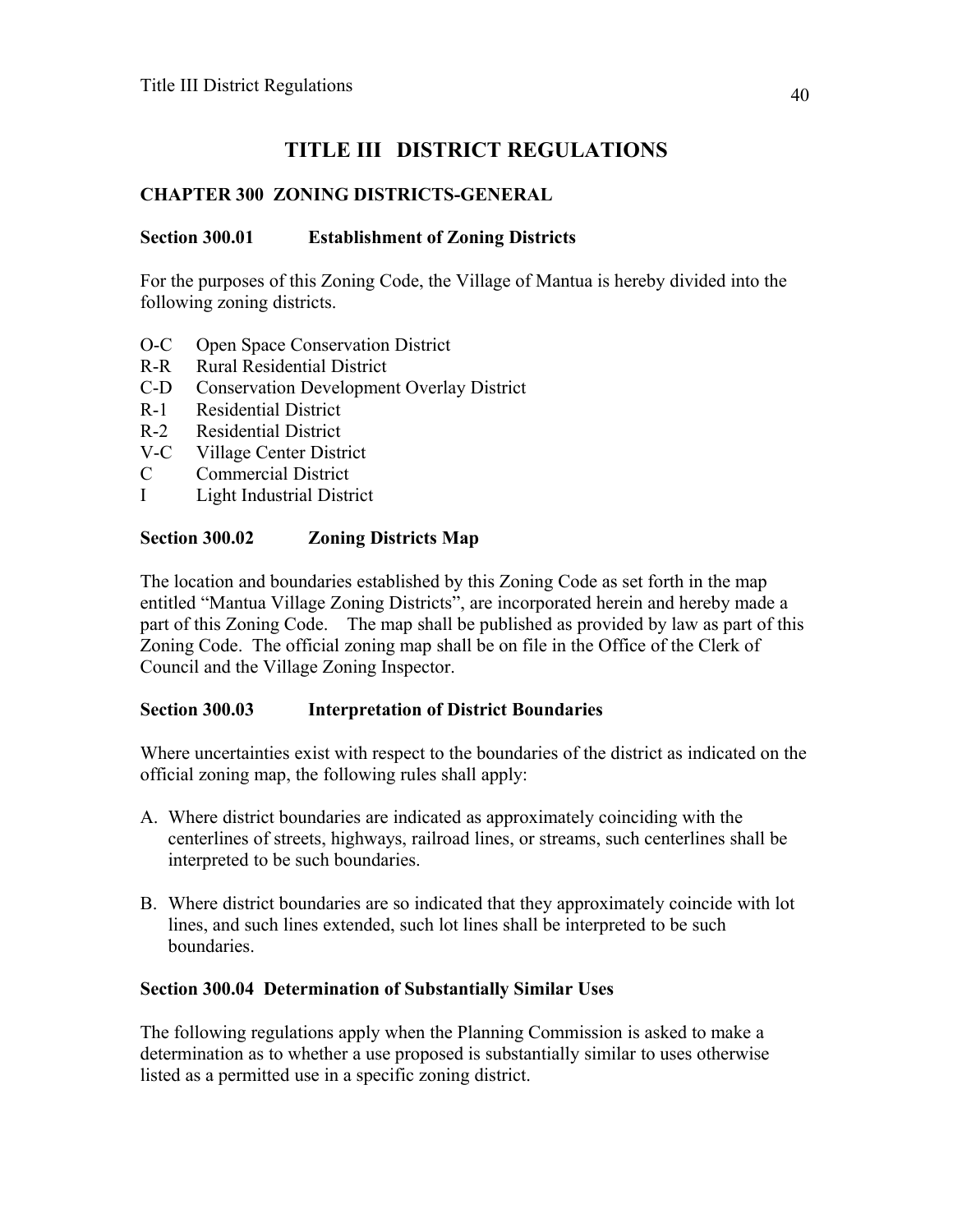## **Section 300.05 Standards for Consideration of Substantially Similar Uses**

The following standards shall be considered by the Planning Commission when making an evaluation and determination that a proposed use is substantially similar to a use permitted in the Zoning Code:

- A. The compatibility of the proposed use with the general use classification system as specified in this Code.
- B. The nature, predominant characteristics and intensity of the proposed use in relation to those uses specified by this Code as being permitted in that district.
- C. The size, dimensional requirements, parking requirements, traffic generation potential and other regulatory considerations normally associated with uses specified in this Code to which the proposed use is being compared.

## **Section 300.06 Effect of Determination That A Use Is Substantially Similar**

Should a use be determined to be substantially similar to a specific permitted use or category of uses provided for in this Code, it shall then be permitted in the same manner and under the same conditions and procedures as the use to which it has been found to be substantially similar.

### **Section 300.07 Record of Substantially Similar Uses**

The Zoning Inspector shall maintain as a public record, a listing of all uses which have been determined to be substantially similar. For each such use, the record shall include the use as listed in the Code, the use unlisted in the Code for which a determination of substantial similarity was made, and the dates of any actions thereupon by the Planning Commission. Such information may also be used in future zoning amendment considerations.

### **CHAPTER 305 RESIDENTIAL DISTRICT REGULATIONS**

### **Section 305.01 Purpose**

Residential Districts (O-C, R-R, R-1 and R-2) are established in order to achieve the following purposes:

A. The Open Space Conservation District (O-C) is established:

1. To reduce problems and hazards created by intensive development of areas that have high water tables, or that are subject to flooding, or that are topographically or otherwise physically unsuited for urban type uses.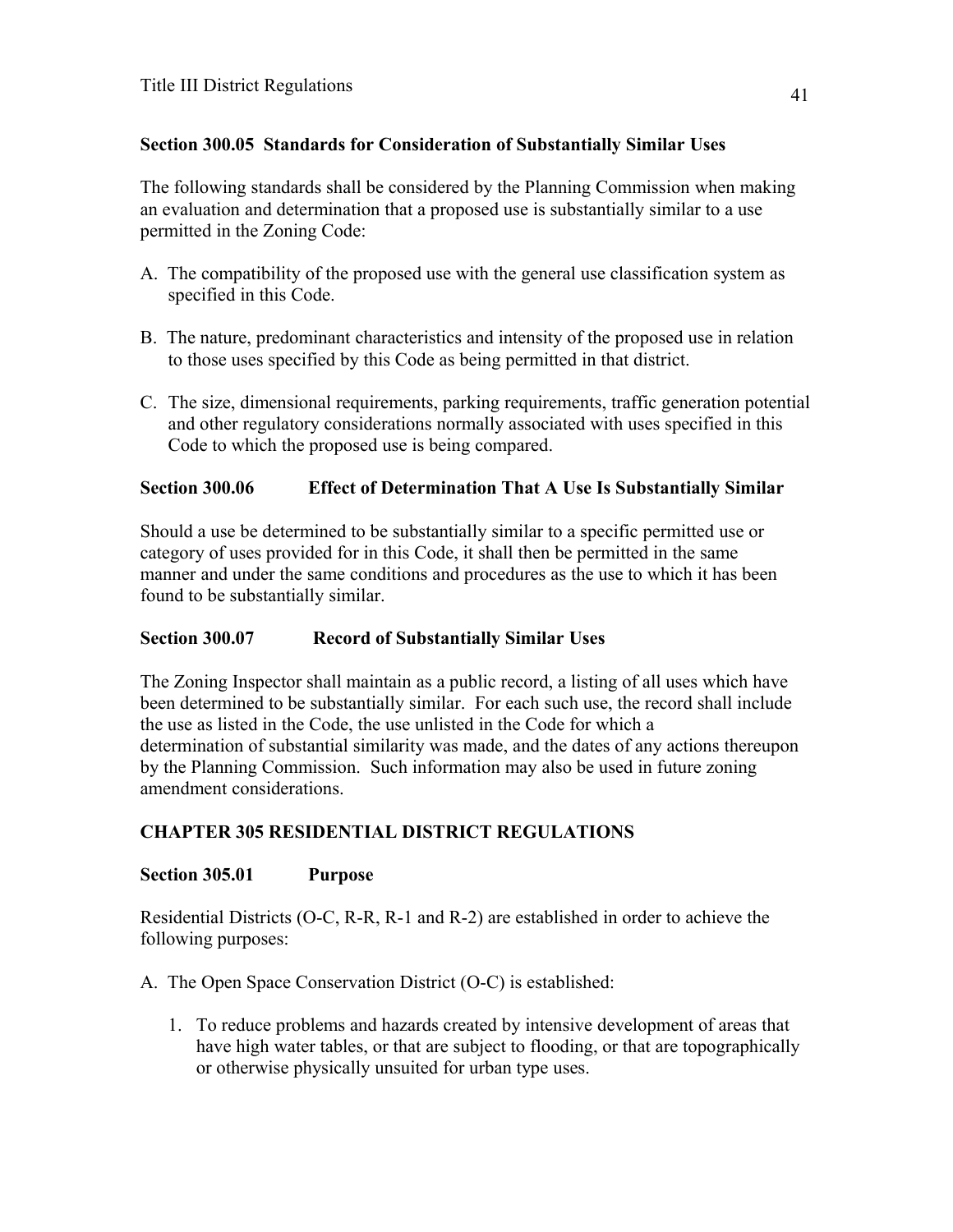- 2. To conserve natural resources, such as the riparian corridor of the Cuyahoga River.
- 3. To preserve and protect areas with distinctive geologic, hydrologic, topographic, botanic, historic, scenic or ecological value to the community and the region.
- B. The Rural Residential District (R-R) is established to accommodate single-family residential development at a low density of one unit per three (3) acres in areas outside of the Village center.
- C. The R-1 Residential District is established to accommodate residential development at densities not to exceed two (2) dwelling units per acre that is consistent and compatible with the character of the surrounding neighborhoods in Mantua Village and Township.
- D. The R-2 Residential District is established to accommodate residential development with densities up to twelve (12) dwelling units per acre within and adjacent to the existing built-up Village center, that is consistent and compatible with the existing pattern of the older residential neighborhoods.

## **Section 305.02 Use Regulations**

- A. A use listed in Schedule 305.02 shall be permitted by right as a permitted use in a District when denoted by the letter "P", subject to all of the applicable development standards and requirements.
- B. A use listed in Schedule 305.02 shall be permitted as a conditional use in a District when denoted by the letter "C", subject to all of the applicable development standards and requirements contained in Chapter 350, Conditional Use Regulations, and Chapter 620, Conditional Zoning Permit Procedures.
- C. A use listed in Schedule 305.02 shall be permitted as an accessory use in a District when denoted by the letter "P", subject to all of the applicable development standards and requirements contained in Chapter 410, Accessory Uses and Structures.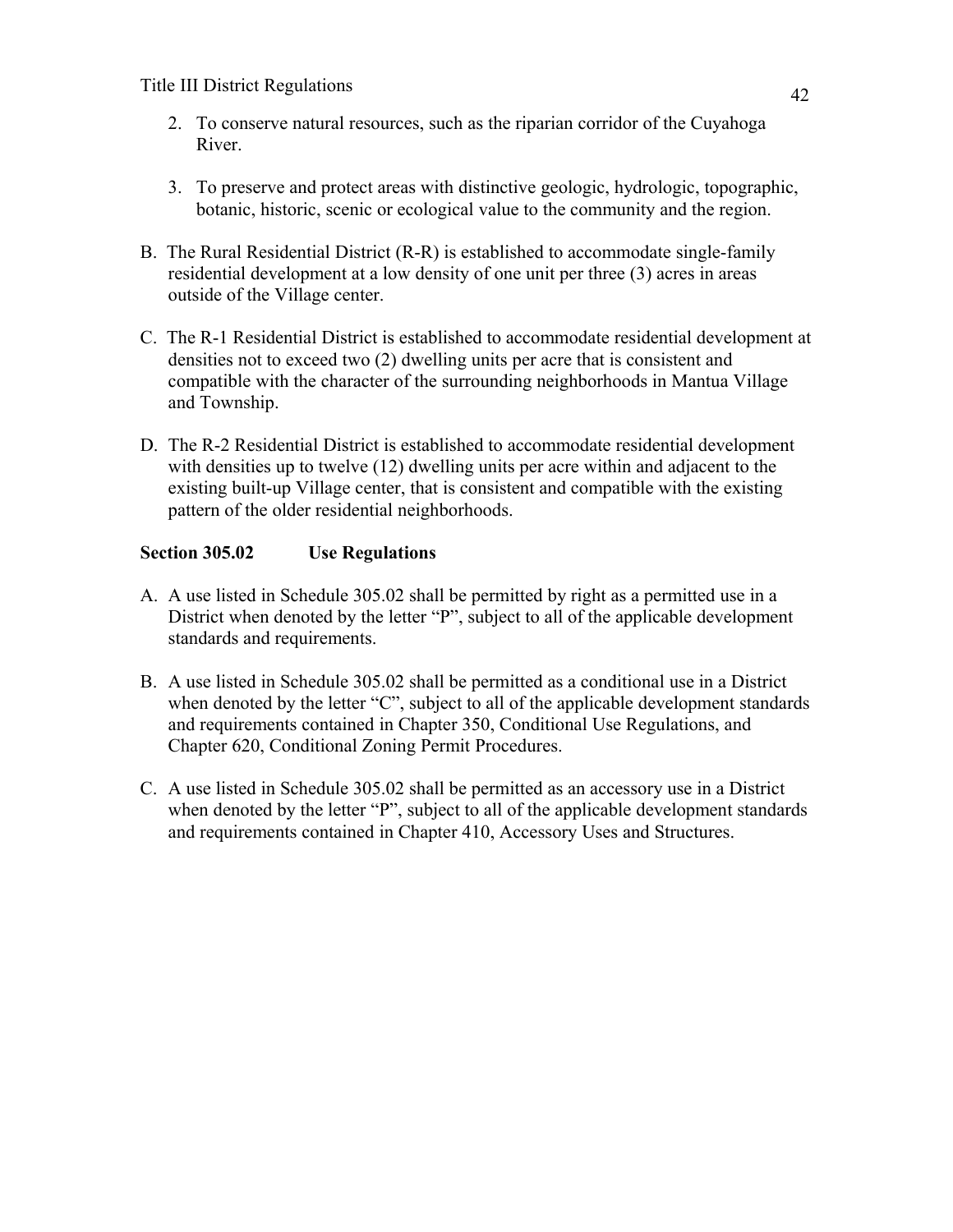| Schedule 305.02 Permitted          | O-C Open       | R-R Rural      | $R-1$          | $R-2$                   |
|------------------------------------|----------------|----------------|----------------|-------------------------|
| <b>Uses</b>                        | Space          | Residential    | Residential    | Residential             |
|                                    | Conservation   |                |                |                         |
|                                    |                |                |                |                         |
| A. Residential Uses                |                |                |                |                         |
| 1. Single-family dwelling          | $\mathcal{C}$  | $\mathbf{P}$   | $\mathbf{P}$   | $\mathbf{P}$            |
| 2. Two-family dwelling             |                |                | $\mathcal{C}$  | $\mathbf{P}$            |
| 3. Multi-family dwelling           |                |                |                | $\mathbf{P}$            |
| 4. Family child day care homes,    | $\mathcal{C}$  | $\mathbf{P}$   | P              | $\mathbf{P}$            |
| Type B                             |                |                |                |                         |
| 5. Group Residential Facility,     | $\mathbf{P}$   | $\mathbf{P}$   | $\mathbf{P}$   | $\mathbf{P}$            |
| Class I Type B                     |                |                |                |                         |
| 6. Group Residential Facility,     |                |                |                | $\mathcal{C}$           |
| Class I, Type A                    |                |                |                |                         |
| <b>B.</b> Open Space/Recreational  |                |                |                |                         |
| 1. Agriculture                     | $\mathbf{P}$   | $\mathbf{P}$   | C <sup>1</sup> | C <sup>1</sup>          |
| 2. Nature preserves and other      | $\mathbf{P}$   |                |                |                         |
| open spaces                        |                |                |                |                         |
| 3. Cemetery                        | $\overline{C}$ | $\overline{C}$ |                |                         |
| 4. Recreation facilities, outdoor, | $\overline{C}$ | $\overline{C}$ | $\mathcal{C}$  | $\overline{C}$          |
| public or private                  |                |                |                |                         |
| 5. Recreational facilities,        |                |                | $\mathcal{C}$  | $\mathcal{C}$           |
| indoor, public or private          |                |                |                |                         |
| C. Community Facilities            |                |                |                |                         |
| 1. Government offices/facilities   | $\mathcal{C}$  | $\mathcal{C}$  |                | $\mathcal{C}$           |
| 2. Places of worship               |                |                | $\mathcal{C}$  | $\overline{C}$          |
| 3. Schools, public or private      |                |                |                | $\overline{C}$          |
| 4. Child day care center           |                | $\mathcal{C}$  |                | $\overline{C}$          |
| 5. Adult day care center           |                | $\mathcal{C}$  |                | $\mathcal{C}$           |
| 6. Assembly hall, meeting          |                |                |                | $\overline{C}$          |
| facility                           |                |                |                |                         |
| 7. Public Utilities (including     | $\mathcal{C}$  | $\mathcal{C}$  | $\mathcal{C}$  | $\mathcal{C}$           |
| substations, transmission          |                |                |                |                         |
| facilities and related             |                |                |                |                         |
| facilities)                        |                |                |                |                         |
| D. Other                           |                |                |                |                         |
| 1. Bed & Breakfast                 |                |                | $\mathcal{C}$  | $\mathcal{C}_{0}^{(n)}$ |
| 2. Assisted living, nursing        |                |                |                | $\overline{C}$          |
| home                               |                |                |                |                         |
| E. Accessory Uses                  |                |                |                |                         |
| 1. Garages and off-street          | $\mathbf{P}$   | $\mathbf{P}$   | P              | $\mathbf{P}$            |
| parking areas                      |                |                |                |                         |

<span id="page-3-0"></span><sup>1</sup> *(Ord. 2021-32, eff. 11/18/21)*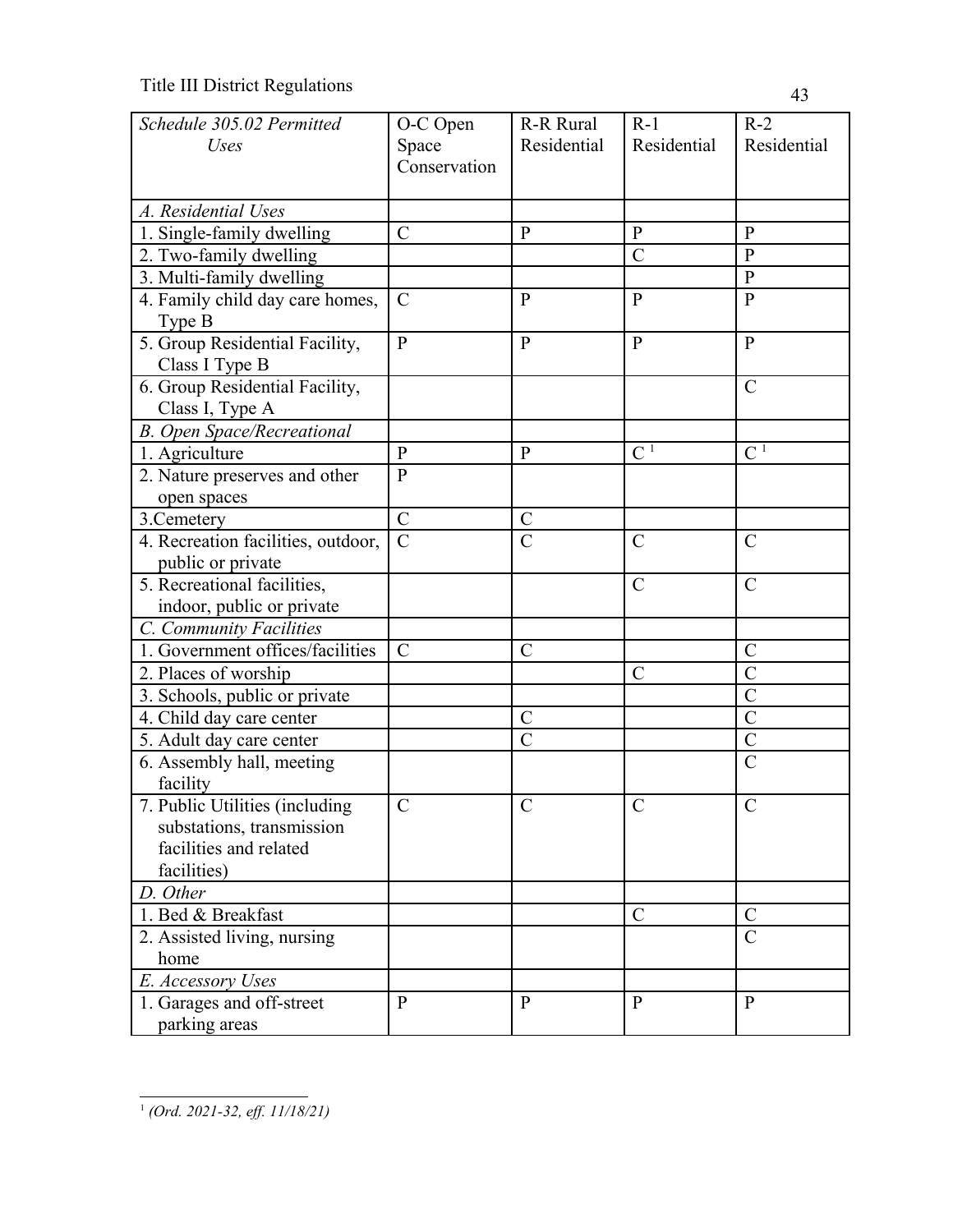| Schedule 305.02 Permitted        | O-C Open     | <b>R-R Rural</b> | $R-1$       | $R-2$       |
|----------------------------------|--------------|------------------|-------------|-------------|
| Uses continued                   | Space        | Residential      | Residential | Residential |
|                                  | Conservation |                  |             |             |
| 2. Signs                         |              |                  | P           |             |
| 3. Agriculture roadside stands   | p            |                  |             |             |
| 4. Home occupations              |              |                  | p           | D           |
| 5. Swimming pools                |              |                  | р           |             |
| 6. Fences, walls                 |              |                  | P           |             |
| 7. Incidental accessory uses and | P            |                  | P           | P           |
| buildings                        |              |                  |             |             |
| 8. Boarders/roomers, up to 2     |              |                  | D           |             |

## **Section 305.03 Lot and Yard Requirements**

Lots created in residential districts shall comply with the area and dimension requirements in Schedule 305.03 for the district in which the lot is located. Principal buildings shall be located on a lot in such a manner that maintains the minimum required yards set forth in Schedule 305.03 for the district in which the lot is located.

- A. *Required Front Yard:* Each lot shall maintain a front yard in compliance with the following:
	- 1. Each front yard shall not be less than the depth specified in Schedule 305.03, measured from the street right-of-way line. If there is no established right-of-way line for any road or street, said line shall be deemed to be 30 feet from the centerline of the roadway.
	- 2. Notwithstanding subsection A.1, in areas where there are dwelling units on the lots within 200 feet and on the same side of the street of the lot for which a zoning certificate has been requested, the minimum required front yard shall not be less than the average front yard depth of such existing dwellings. However, in no case shall the required front yard be less than 20 feet, measured from the street rightof-way line.
	- 3. Through lots shall comply with the front yard setback for each street on which the lot has frontage.
- B. *Required Side Yards:* Each interior and through lot shall have and maintain two side yards. Schedule 305.03 sets forth the minimum width for any one side yard. For the R-2 District, Schedule 305.03 sets forth the minimum width of any one side yard and the minimum total width of both sides. Corner lots shall maintain one side yard that shall comply with the minimum width set forth in Schedule 305.03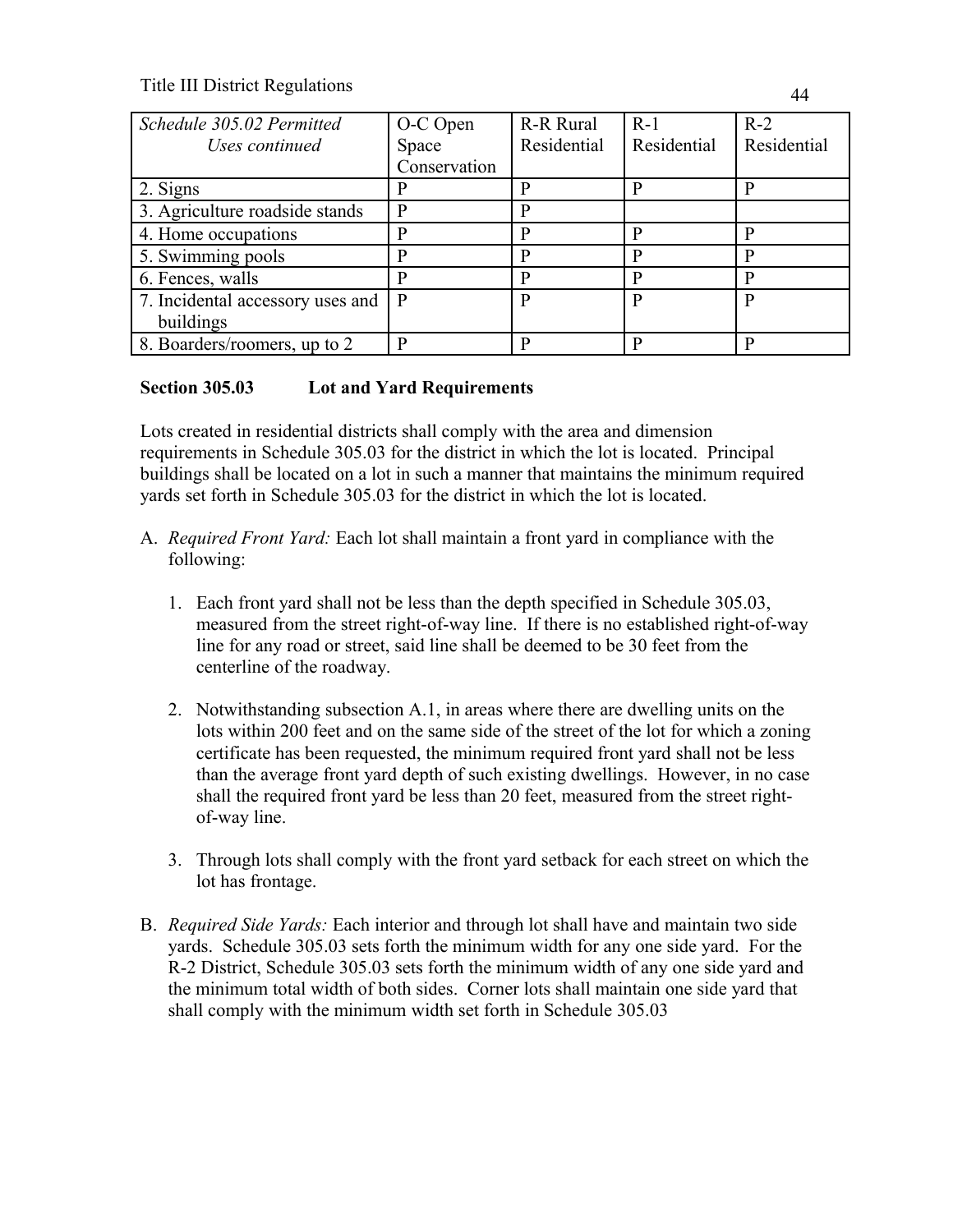|                                    | O-C Open     | R-R Rural   | $R-1$         | R-2 Residential      |
|------------------------------------|--------------|-------------|---------------|----------------------|
|                                    | Space        | Residential | Residential   |                      |
|                                    | Conservation |             |               |                      |
| Lot Area                           |              |             |               |                      |
| Single-family<br>a)                | 5 ac.        | $3$ ac.     | $20,000$ s.f. | $7,260$ s.f.         |
| Two-family<br>b)                   | --           |             | $30,000$ s.f. | $7,260$ s.f.         |
|                                    |              |             |               |                      |
| Multi-family<br>c)                 |              |             |               | 10,890 s.f., plus    |
|                                    |              |             |               | 3,360 s.f./unit      |
|                                    |              |             |               | over 3 units         |
| Lot Width<br>2.                    |              |             |               |                      |
| Single-family<br>a)                | 300 ft.      | 200 ft.     | 75ft.         | 60 ft.               |
| b)<br>Two-family                   | --           |             | 100 ft.       | 60 ft.               |
| Multi-family<br>$\mathbf{c})$      |              |             |               | 65 ft.               |
| 3.<br>Lot Frontage                 | 60 ft.       | 60 ft.      | 60 ft.        | 50 ft.               |
| Front Yard<br>4.                   | 100 ft.      | 60 ft.      | 40 ft.        | 30 ft.               |
| 5.<br>Side Yards                   | 25 ft.       | $15$ ft.    | 10 ft.        | One Side = $8$<br>a) |
|                                    |              |             |               | ft.                  |
|                                    |              |             |               | Total both<br>b)     |
|                                    |              |             |               | sides $= 20$ ft.     |
| 6. Rear Yard                       | 50 ft.       | 50 ft.      | 30 ft.        | 20 ft.               |
| Notes: $s.f.$ = square feet, ft. = |              |             |               |                      |
| feet, $ac = acres$                 |              |             |               |                      |

|  | Schedule 305.03 Minimum Lot and Yard Requirements |
|--|---------------------------------------------------|
|--|---------------------------------------------------|

# **Section 305.04 Location of Accessory Uses and Structures in Required Yards**

Pursuant to Chapter 410, Accessory Use Regulations and Chapter 450, Signs.

# **Section 305.05 Off-Street Parking and Loading**

Pursuant to Chapter 440, Off-Street Parking and Loading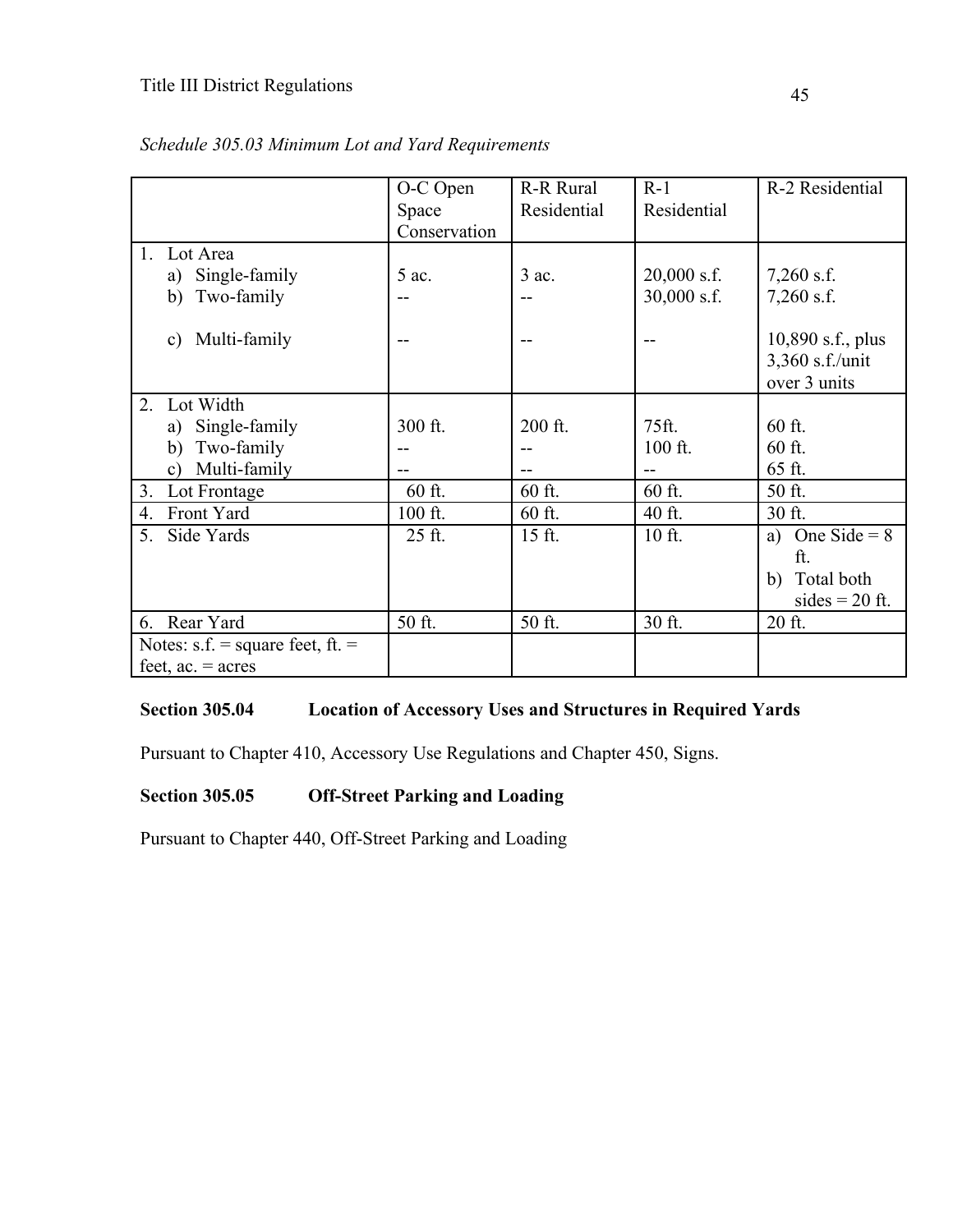## **Section 305.06 Site Plan Review**

Pursuant to Chapter 610, Site Plan Review and Design Guidelines.

## **Section 305.07 Maximum Density in R-2**

The overall density may be increased to up to 18 dwelling units/acre for multifamily dwellings, utilizing 2-3 story buildings with approval by council. Planning Commission shall provide a recommendation to council after reviewing the site plan and capacity of the site as well as the Village infrastructure to accommodate the increased density. The minimum lot area specified in Schedule 305.03 will be adjusted by Council. Planning Commission shall make a recommendation to Council on appropriate square footage adjustments for the proposed density.

# **CHAPTER 310 CONSERVATION DEVELOPMENT OVERLAY DISTRICT**

## **Section 310.01 Purpose**

The purpose of the Conservation Development Overlay District is to allow for creative residential developments that are consistent with and maintain the Village's character while maximizing the preservation of open space, wetlands, woodlands and other natural resources. The provisions will encourage the application of flexible land development techniques in the arrangement and construction of dwelling units and roads, and the permanent dedication of open space.

## **Section 310.02 Objectives**

The following are objectives for a conservation development:

- A. To provide an enhanced residential environment by maintaining natural characteristics (open fields, stands of trees, hedgerows, natural vegetation, ponds, slopes and streams);
- B. To maximize the protection of the Village's natural resources by avoiding development on and destruction of sensitive natural resource areas;
- C. To establish development review criteria which promote creative design solutions in a manner which best conserves the area's resources;

## **Section 310.03 Establishment of Overlay District**

The Conservation Development Overlay District is established to be a floating overlay zone over the O-C, R-R and R-1 Residential District. All property within the district intended to be developed as a conservation subdivision shall comply with the provisions of this Chapter. Conservation development zoning does not apply to minor subdivisions or single lots.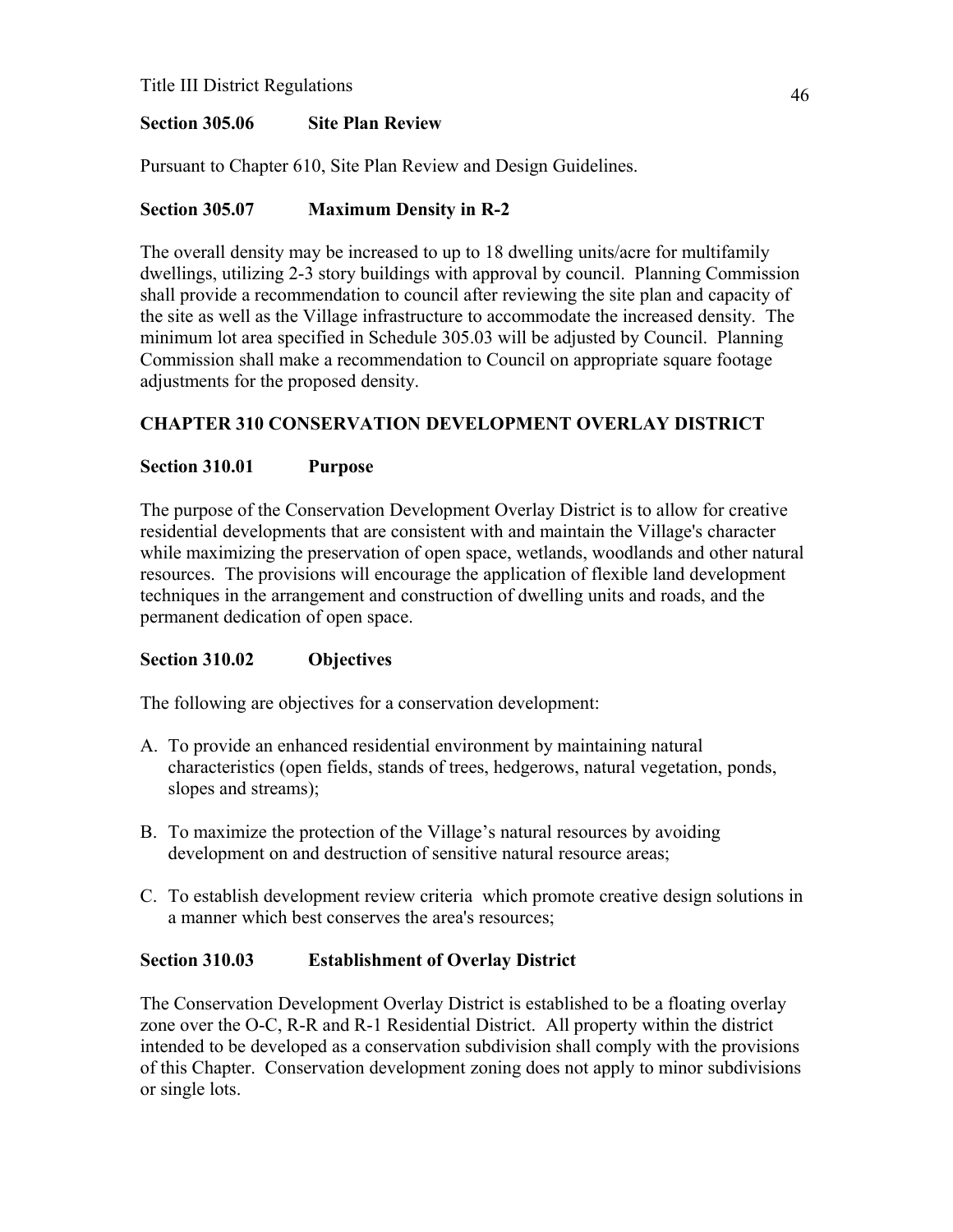## **Section 310.04 Permitted Uses**

Conservation Development in accordance with the regulations set forth in Sections 310.05 through 310.10, including:

- A. Detached single-family dwellings
- B. Single-family dwellings clustered
- C. Single family attached dwellings
- D. Recreation facilities for use by residents.
- E. Restricted open space as required in Section 310.06.
- F. All other uses as specified in schedule 305.02 for the O-C, R-R, R-1 Districts.

## **Section 310.05 Minimum Project Area**

The minimum land area required for a Conservation Development shall be 15 contiguous acres. The area proposed to be developed shall be held in single ownership, or if in multiple ownership, the application shall be filed jointly by all owners of the properties included in the proposed development. Smaller land areas may be considered on their basis to satisfy the objectives of this chapter.

## **Section 310.06 Open Space and Density Standards**

- A. *Minimum Restricted Open Space:* At least 50% of the total project area shall be devoted to restricted open space.
- B. *Maximum Density*: The density of a Conservation Development shall not exceed the density of the underlying district. The maximum number of dwelling units permitted for a particular site shall be calculated by:
	- 1. Deducting the following from the total project area:
		- a. Any public right-of-way within the project boundary existing at the time the development plan is submitted; and
		- b. The area of land within a floodway, designated wetland, or existing waterbody that exceeds the minimum acreage required for restricted open space as set forth in Section 310.06A above. Where floodways and wetlands overlap, they shall be counted only once.
	- 2. Multiplying the result of subsection 1 by the maximum density permitted per acre as set forth in this section above.

### **Section 310.07 Development and Site Planning Standards**

The following specific development standards shall be adhered to in the design and layout of any Conservation Development.

### A. *Lot Requirements*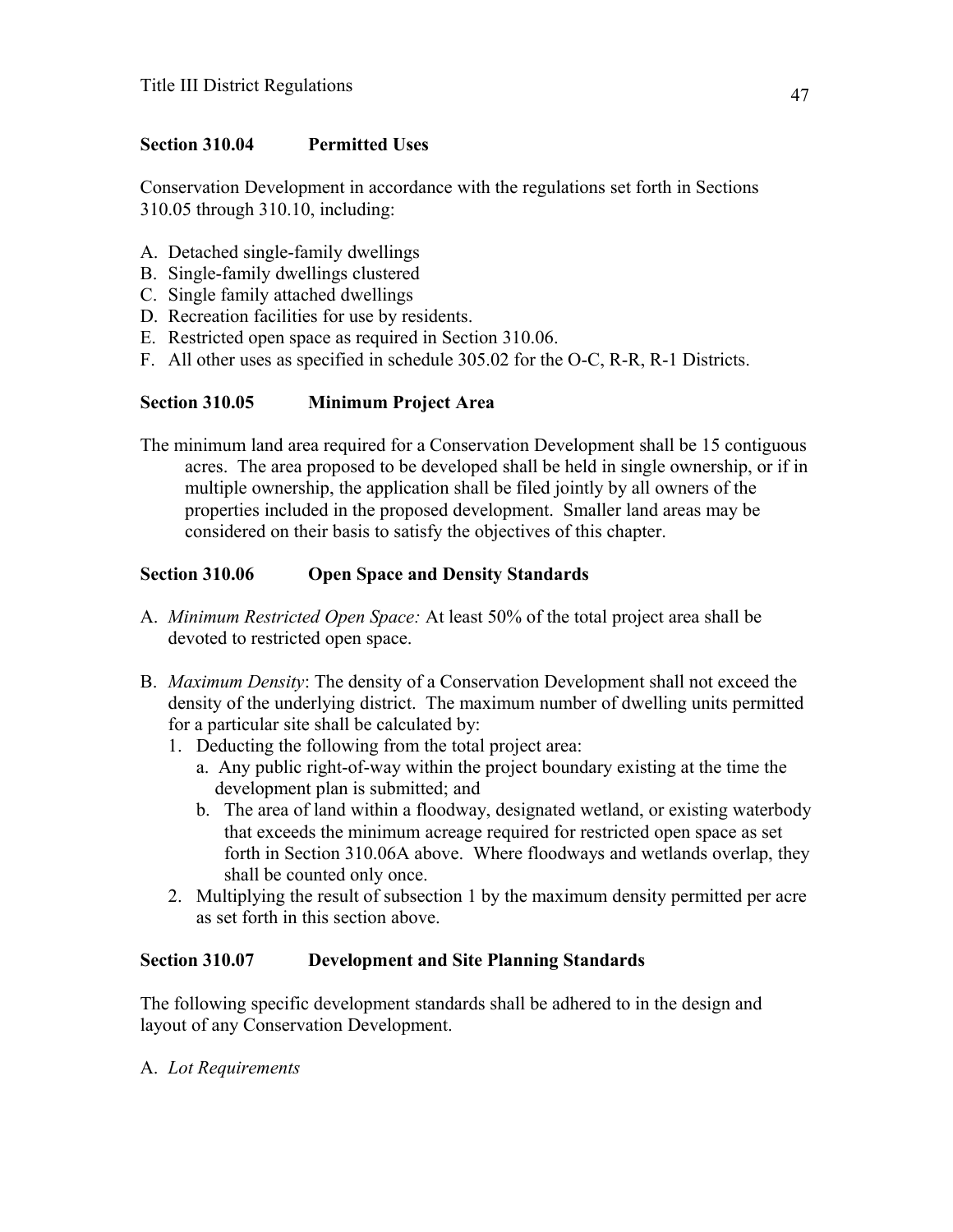Units are not required to be on lots, however, the arrangement of dwelling units shall comply with the spacing requirements of this section and the requirements of the Portage County Health Department, if applicable. Where public sanitary sewer facilities are not available, the minimum lot size shall be designed in accordance with County Health Department and Ohio EPA requirements for household sewage disposal and waste treatment systems. Where on site septic systems are proposed, septic easement areas may be substituted for up to three-quarters (0.75) acres of an acre of the lot area with approval from the Portage County Health Department.

# B. *Minimum Setbacks*

 All buildings, structures, parking lots and other similar pavement areas and streets shall comply with the minimum setbacks set forth in Schedule 310.07.

# *Schedule 310.07 Minimum Setbacks*

| 1. Setback from existing right of way | $50 \text{ ft}^1$ |
|---------------------------------------|-------------------|
| 2. Setback from project boundary      | 50 ft. $^{2}$     |
| 3. Setback from interior street       |                   |
| a) Public ROW                         | $20$ ft.          |
| b) Private st.-edge of pavement       | $20$ ft.          |
| 4. Distance between dwellings         | $20$ ft.          |

# C. *Sewage Disposal*

 Development shall be served by individual or public sewage disposal structures consistent with the Village or Portage County requirements. Individual sewage disposal systems shall comply with all applicable regulations of the Portage County Health Department and may be located within the common open space areas when approved by the Village and the Portage County Health Department.

# **Section 310.08 Restricted Open Space Requirements**

Restricted open space shall comply with the following.

- A. The types of restricted open space, uses, function, location and design shall be approved by the Planning Commission and shall:
	- 1. Be sufficiently aggregated to create large areas of planned open space;

<span id="page-8-0"></span><sup>&</sup>lt;sup>1</sup> Setback from existing public right of way may be reduced when natural features are present along the *street and provide adequate buffering between units within the Conservation Development and units across the street.*

<span id="page-8-1"></span><sup>2</sup>  *Setback may be reduced if adequate buffering exists around the perimeter or if allowing buildings closer to the boundary better conserves more environmentally sensitive areas that may be located in the interior of the project*.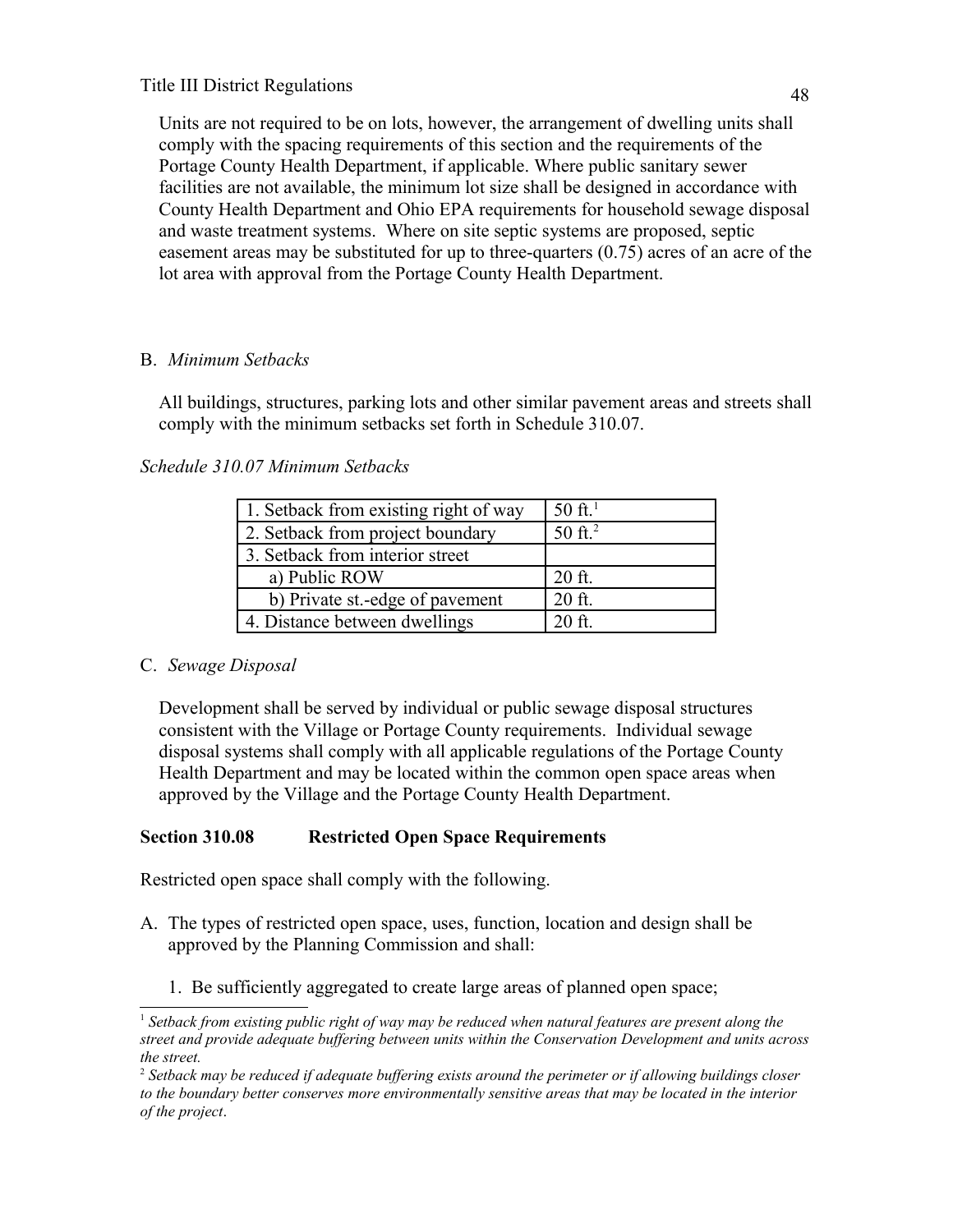- 2. Conserve significant natural, historical and cultural features located on the site to the extent feasible;
- 3. Be easily accessible to residents of the Conservation Development;
- 4. Be not less than 70 feet in width at any point;
- 5. Be interconnected with open space areas on abutting parcels wherever possible.
- B. Land area devoted to the following shall not be included as part of the restricted open space requirement:
	- 1. Parking areas, accessways and driveways;
	- 2. Required setbacks between buildings, parking areas and project boundaries; and between buildings and public or private streets unless the required setback is contiguous to or part of a larger area of common open space;
	- 3. Required spacing between buildings and between buildings and parking areas;
	- 4. Private yards within subdivided lots.
	- 5. Private roads and public road right of ways*.*
- C. Areas designated for restricted open space purposes may be:
	- 1. Preserved in its natural state as wetlands, woodlands, lakes or ponds, historic lands, environmentally sensitive areas, or similar conservation-oriented area; or
	- 2. Used for active or passive recreation; or
	- 3. Used for sewage service, storm water management and/or water supply facilities.
	- 4. Used for agricultural purposes when authorized in a conservation easement or in the Homeowners Association covenants and restrictions.
- D. Any restricted open space intended to be devoted to parks and recreational activities shall be of usable size and shape for the intended purposes, as determined by the Planning Commission. Where deemed appropriate by the Planning Commission, parks and recreation areas shall be provided with sufficient parking and appropriate access. The minimum amount of restricted open space that must be suitable for parks and playgrounds shall be 5% or that standard imposed by the Mantua Village Subdivision Regulations. The maximum percentage of restricted open space that can be used for intensive recreation areas shall be 10%.
- E. When facilities for sewage service, storm water management and/or water supply facilities are located in the restricted open space, easements satisfactory to the Planning Commission, and Village Solicitor shall be recorded showing their location. Restrictive covenants shall provide for access, maintenance and upkeep of facilities located in restricted open space. All facilities shall be operated in compliance with state and local regulations.
- F. Legal instruments setting forth the ownership of the required restricted open space and providing for the perpetual maintenance of the restricted open space shall be submitted to the Village Solicitor for review and approval. Restricted open space may be owned by an association, the village, a land trust, or by a similar entity, or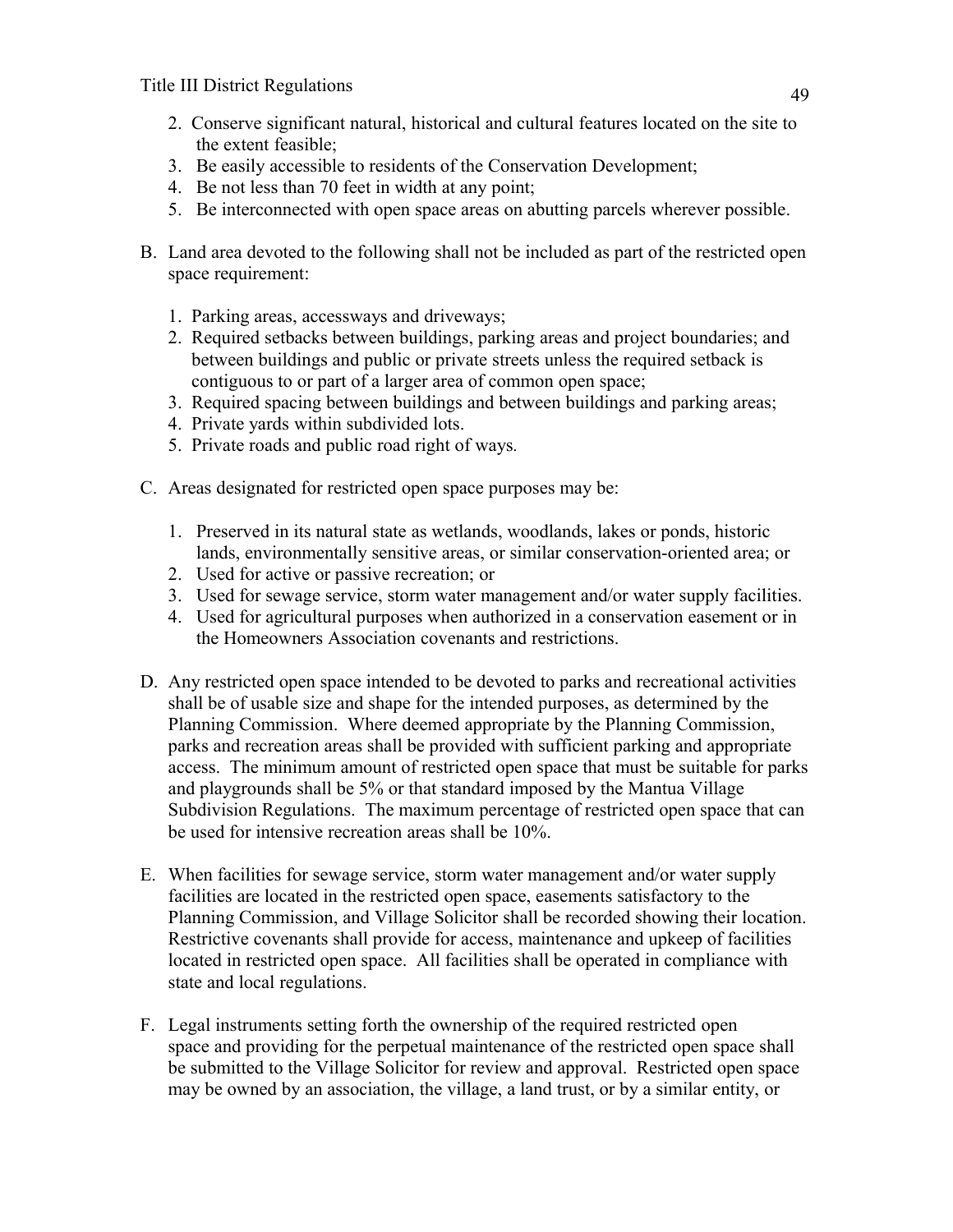may remain in private ownership. Method of ownership and maintenance shall be approved by the Planning Commission. First priority in ownership shall be dedication to the public.

- 1. *Offer of Dedication*: The Village may, but shall not be required to accept dedication in the form of fee simple ownership of the restricted open space.
- 2. *Association*: (Also see Section 319.09) Restricted open space may be held by the individual members of a Condominium Association as tenants-in-common, or may be held in common by a Homeowners Association, Community Association, or other similar entity.
- 3. *Transfer of Conservation Easements*: With the permission of the Village, the owner(s) of the restricted open space may, in accordance with the provisions of ORC 5301.67-70, grant a conservation easement to any of the entities listed in ORC 5301.68, provided that:
	- a. The entity is acceptable to the Village;
	- b. The provisions of the conservation easement are acceptable to the Village; and
	- c. The conveyance contains appropriate provision for assignment of the conservation easement to another entity authorized to hold conservation easements under ORC 5301.68 in the event that the original grantee becomes unwilling or unable to ensure compliance with the provisions of the conservation easement.
- 4. *Private Ownership of Restricted Space*: Planning Commission may allow restricted open space to be retained in ownership by the applicant subject to all standards and criteria for restricted open space herein including its preclusion from being developed. However, the minimum amount of land area suitable for parks and playgrounds as prescribed by the Village Subdivision Regulations must be accessible for use by all the residents of the subdivision. Any transfer of ownership of the restricted open space shall be only to the Homeowners Association or dedicated to the public. Any other form of ownership shall be approved by the Village Planning Commission and must be consistent with the intent of these regulations.
- G. All restricted open space areas shall be restricted from further subdivision or development by deed restriction, conservation easement, or other agreement in a form acceptable to the Village Solicitor and duly recorded in the office of the Recorder of Deeds of Portage County.
- H. The restricted open space, including any facilities proposed to be constructed in such space, shall be clearly shown on the development plan.
- I. Applicants must also coordinate requirements of this Chapter with the Mantua Village Subdivision Regulations.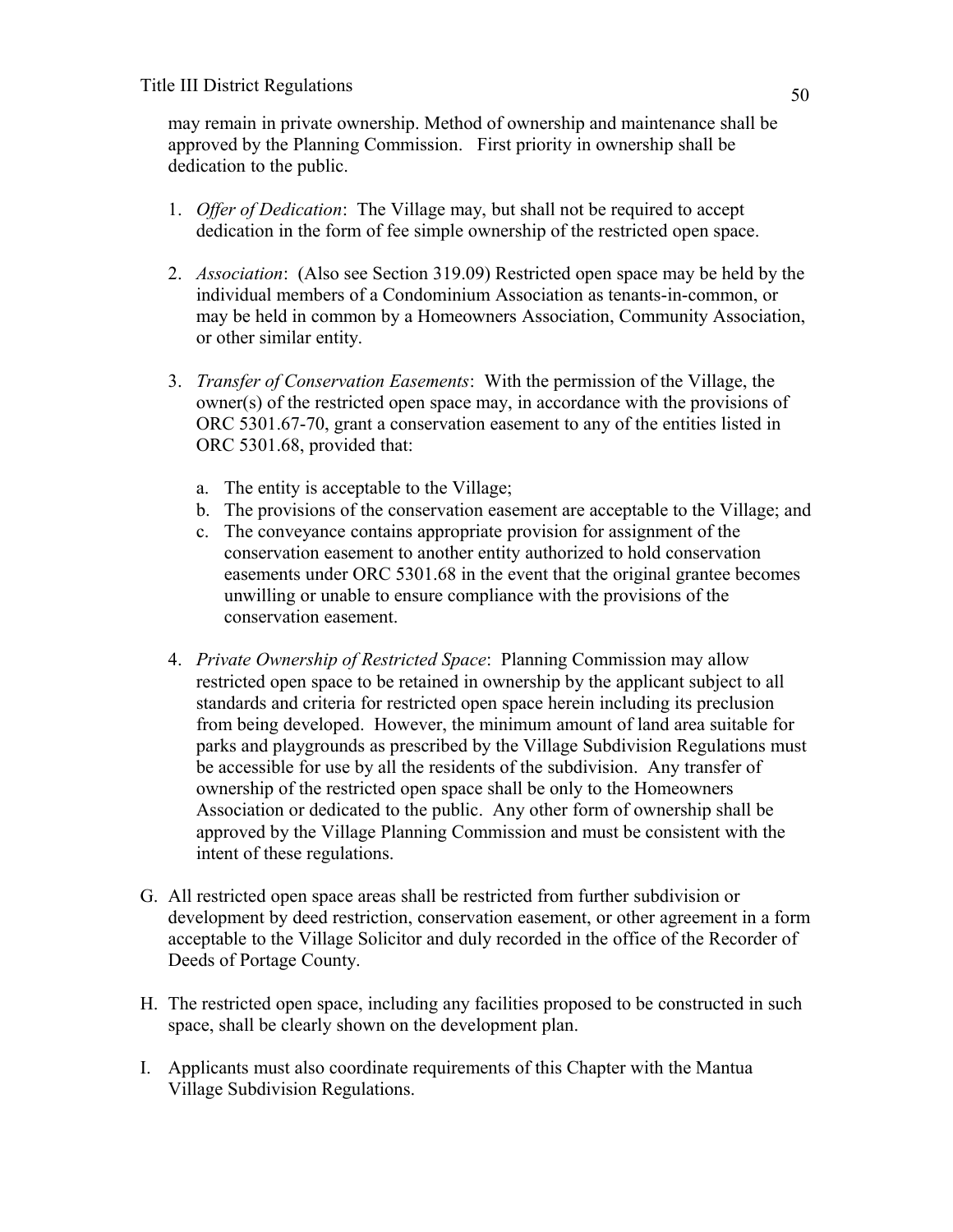#### **Section 310.09 Homeowners' Associations**

As part of a conservation development, a homeowners association, community association, condominium association or similar legal entity shall be created so that such association is responsible for the maintenance and control of common areas, including the common open space and any private streets or common drives. At the time of general development plan approval, the applicant shall provide the Village Solicitor with copies of the Declaration, Articles of Incorporation, either Bylaws (for a Condominium Association) or Code of Regulations (for a Homeowners' Association, et al). No general development plan shall be approved without a written opinion by the Village Solicitor that these submitted documents demonstrate full compliance with the provisions of this section and contain appropriate provisions implementing all of the following requirements:

- A. Membership in the Association shall be mandatory for all purchasers of lots in the development or units in the condominium. The conditions and timing of transfer of control from the developer to lot or unit owners shall be either as provided for by statute (Condominium Association) or as specified in the Association's Declaration or Code of Regulations (Homeowners' Association et al.)
- B. The Association shall not authorize its dissolution or the sale, transfer or other disposal of any common open space without (1) an affirmative vote of seventy-five (75) percent of its members, (2) having established a successor entity to take over said property pursuant to the Village's Zoning Code, and (3) the approval of the Planning Commission.
- C. The Association shall:
	- 1. Be responsible for the maintenance, control and insurance of common areas, including required open space;
	- 2. Impose assessments on members for the maintenance control and insurance of common open space, and have the power to place liens against individual properties for failure to pay assessments as provided for by statute (Condominium Association) or in the Code of Regulations (Homeowners' Association et al.); and
	- 3. Have the authority to enforce reasonable rules and regulations governing the use of, and payment of assessments for maintenance, control and insurance of, and payments of assessments for maintenance, control and insurance of, common open space by such means as reasonable monetary fines, suspension of the right to vote and the right to use any recreational facilities in the common area, the right to suspend any services provided by the Association to any owner, and the right to exercise self-help to cure violations.
- D. The Association shall convey to the Village and other appropriate government bodies, after proper notice, the right to entrance to any common area for emergency purposes or in the event of nonconformance of maintenance or improvements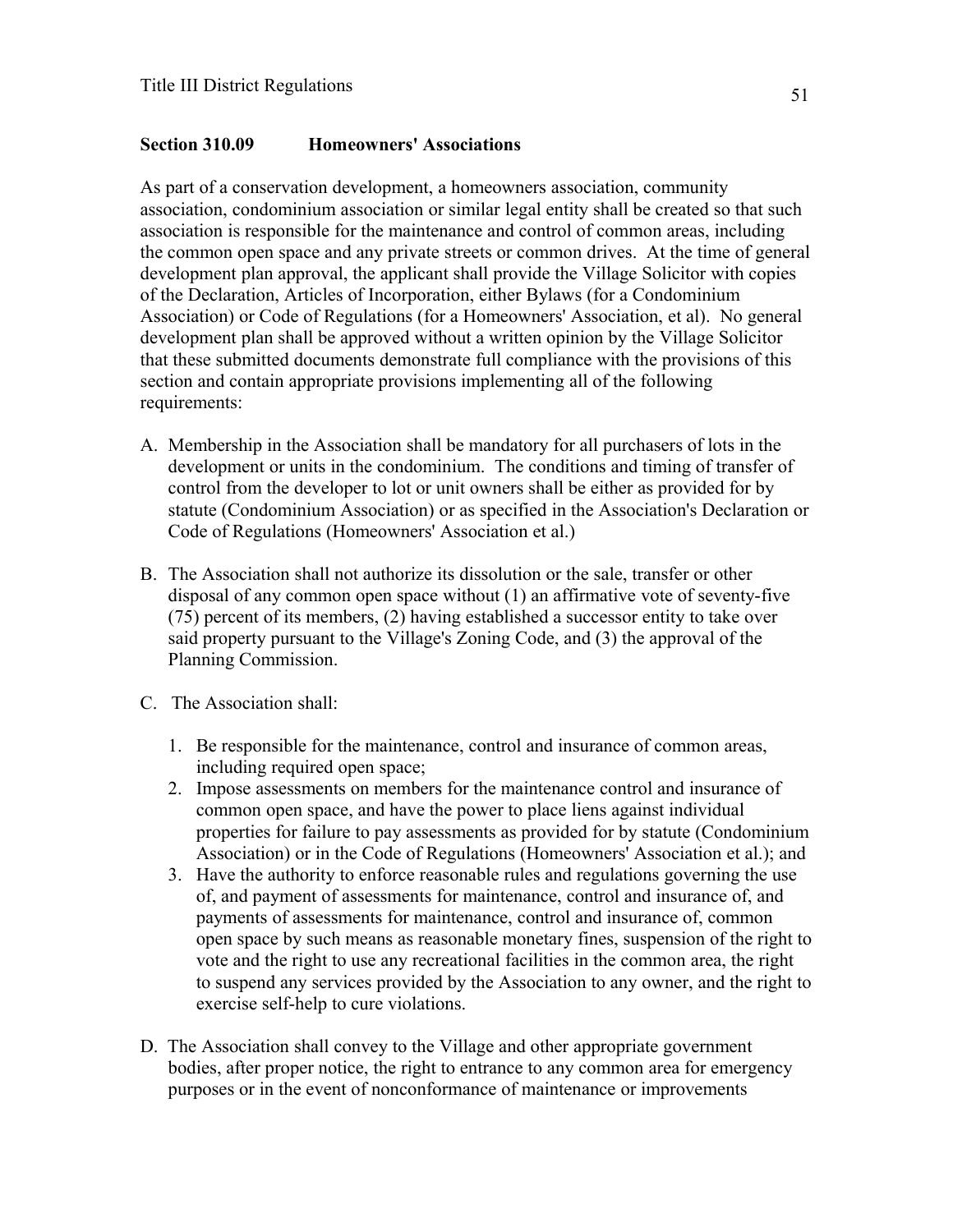affecting the public health, safety and welfare. Such governments shall have the right, after proper notice, to make improvements and perform maintenance functions. In addition, the Village shall have the right to proceed against the Association for reimbursements of said costs, including the right to file liens against individual condominium units, houses and vacant building lots.

## **Section 310.10 Development Design Guidelines**

The following guidelines apply to conservation subdivision developments with regard to the layout of open space and building lots. The Planning Commission will utilize the following guidelines in evaluating whether the design is appropriate to the site's natural, historic and cultural features. Creativity in site design and lot layout shall be encouraged to achieve the best possible relationship between the residential and open space areas. Also see Chapter 610, Site Planning and Design Guidelines, and Chapter 470, Environmental Protection Regulations.

## A. *Conservation of Water Resources*

- 1. The development should protect and conserve all floodplains, wetlands and steep slopes from clearing, grading, filling or construction (except as may be approved by the Village for essential infrastructure or passive recreation amenities).
- 2. Impervious surfaces should be utilized to the minimum extent necessary.
- 3. Alteration of or construction within natural drainage ways should be avoided.
- 4. Low impact storm water management techniques, such as grassy swales, should be utilized.

## B. *Conservation of Existing Scenic Vistas and Visual Quality of the Environment*

- 1. Buildings should be located so as to ensure that scenic views and vistas are unblocked or uninterrupted, particularly as seen from existing and proposed public thoroughfares.
- 2. Development should not front directly onto existing public roads so that rural roadside character is conserved and public safety and vehicle carrying capacity is maintained.
- 3. Buffer zones should be established along scenic corridors of rural roads.
- 4. Building setbacks along the project boundary should be sufficient to provide protection for existing residences adjoining the conservation development. Buffers should be adequate along the perimeter of the project so that uses on adjacent parcels are not visually impacted by the proposed development in a more intensive manner than if the proposed development were a standard single-family development.
- 5. Varied and pitched roof lines and traditional materials and colors should be utilized.
- C. *Access to Restricted Open Space*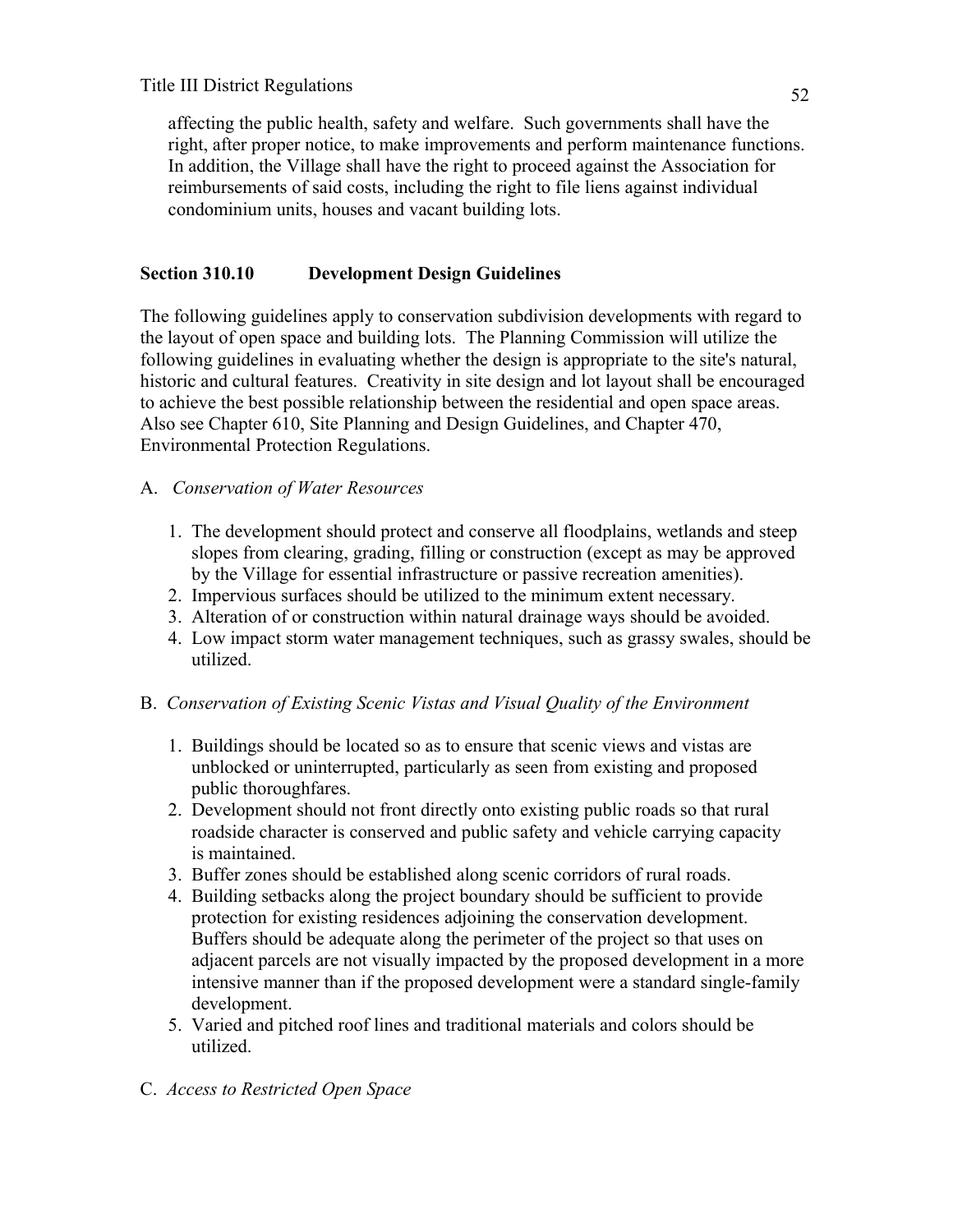Restricted open space shall be directly accessible to the largest number of lots that is practical. The majority of building lots should abut undivided open space in order to provide direct views and access.

## D. *General Street Design Criteria*

- 1. Street alignments should follow natural contours and be designed to conserve natural features.
- 2. Locations of streets should be planned to avoid excessive storm water runoff and the need for storm sewers.
- 3. The area of the project devoted to streets and related pavement should be the minimum necessary to provide adequate and safe movement through the development.
- 4. The street design should incorporate commons or ovals rather than cul-de-sacs as much as possible. Street connections shall generally be encouraged to minimize the number of new cul-de-sacs to be maintained by the Village and to facilitate easy access to and from homes in different parts of the property and on adjoining parcels.

## E. *Conservation of Woodlands and Other Vegetation*

- 1. The development should conserve and maintain mature woodlands and/or orchards.
- 2. Trees with a DBH of 10 inches or greater should be conserved to the extent practicable and removal of such trees should be permitted only in the following areas, upon review and approval by the Planning Commission:
	- a) Within the area to be occupied by a permanent structure together with fifteen feet on all sides, subject to the approval of the location of the structure.
	- b) Within the area occupied by access roads, parking areas, accessory buildings, sidewalks, utility installations and similar necessary development subject to the approval of the location of said improvements.
	- c) When any woodland is developed, great care should be taken to design all disturbed areas (for buildings, roads, yards, septic disposal fields, etc.) in locations where there are no large trees or obvious wildlife habitats to the fullest extent that is practicable.
	- d) The development should incorporate existing hedgerows and treelines between fields or meadows in the development layout, especially those containing significant wildlife habitats.

## F. *Conservation of Wildlife Habitat*

 Wildlife habitat areas of species listed as endangered, threatened, or of special concern by the U.S. Environmental Protection Agency and/or by the Ohio Department of Natural Resources shall be protected.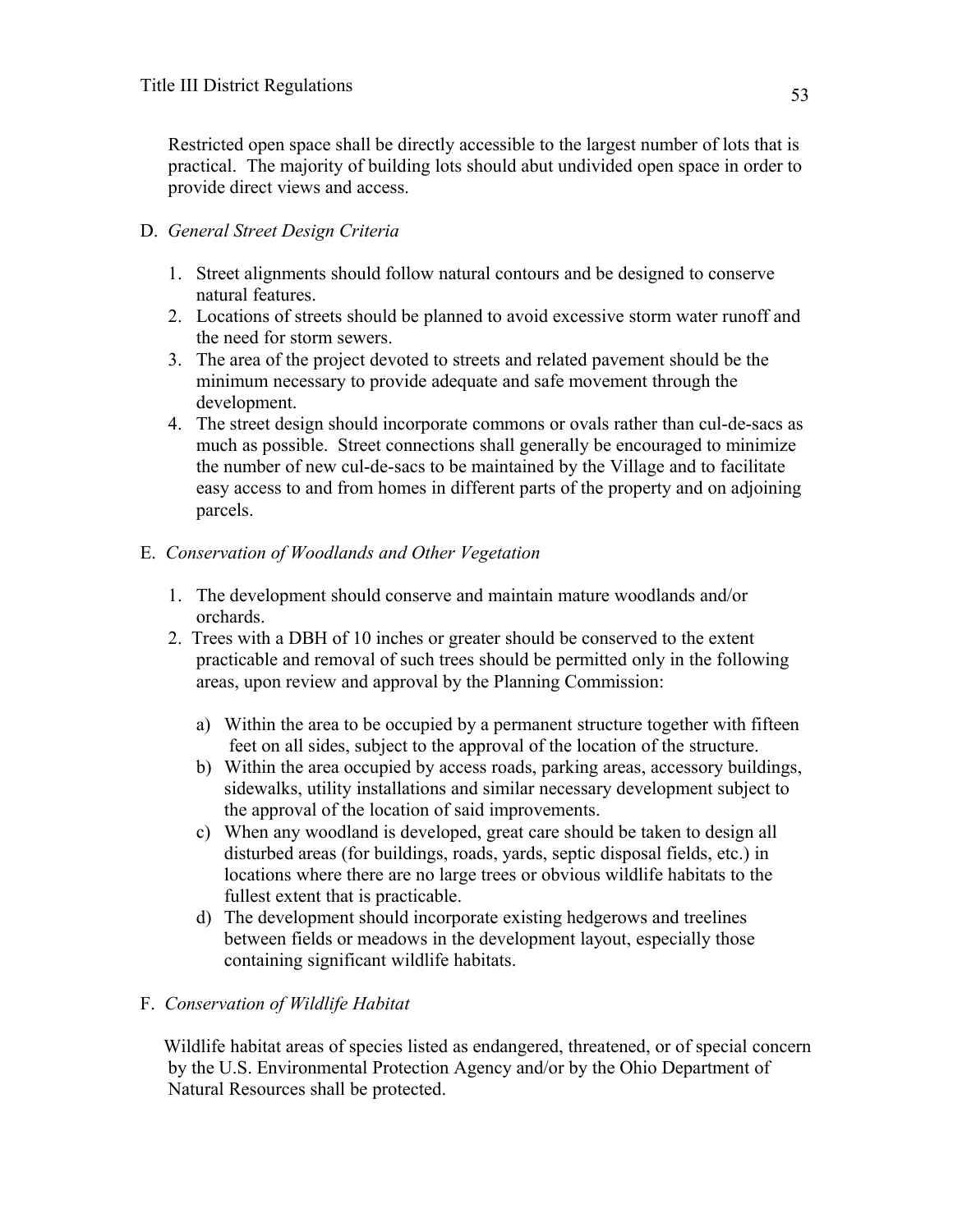G. *Conservation of Cultural Resources*

Sites of historic, archaeological, or cultural value and their environs should be

 protected insofar as needed to safeguard the character of the feature, including stone walls, spring houses, barn foundations, earth mounds, burial grounds, family cemeteries, etc.

## **Section 310.11 Project Review Procedures**

All Conservation Developments are subject to the procedures and requirements of Chapter 610, Site Plan Review and Design Guidelines. The following requirements are in addition to those of Chapter 610.

A. Development Plan shall include but not be limited to:

- 1. Contour map required of Chapter 610 shall also include rock outcroppings, ridges highlighted and any other significant topographical features.
- 2. Location of wetlands and potential wetlands, the floodway boundary and floodway elevation as delineated by FEMA, rivers and streams and their related river or stream bank, ponds and watercourses.
- 3. Existing soil classifications.
- 4. Locations of all wooded areas, tree lines, hedgerows, and specimen trees.
- 5. Delineation of existing drainage patterns on the property, existing wells and well sites.
- 6. Description of significant vegetation by type of species, health, quality, etc.
- 7. Existing buildings, structures and other significant man-made features on the site and within 200 feet of the project boundary.
- 8. Description of all structures and areas of known or potential historical significance.
- 9. Existing viewsheds and identification of unique vistas.
- 10. A summary of the proposed development including the total acreage, number of residential units, type of dwellings, density by type of dwelling, and acreage of restricted open space to be conserved.
- 11. The layout of the standard single-family lots, if any.
- 12. The location of the restricted open space and any proposed recreational facilities/improvements.
- 13. Natural features to be conserved and any required buffer areas.
- 14. Natural features to be altered or impacted by the development.
- 15. The exact location of building footprints or envelopes within which dwelling units are to be constructed, and lot lines with dimensions for all residential units for which individual ownership is proposed.
- B. The application shall also include: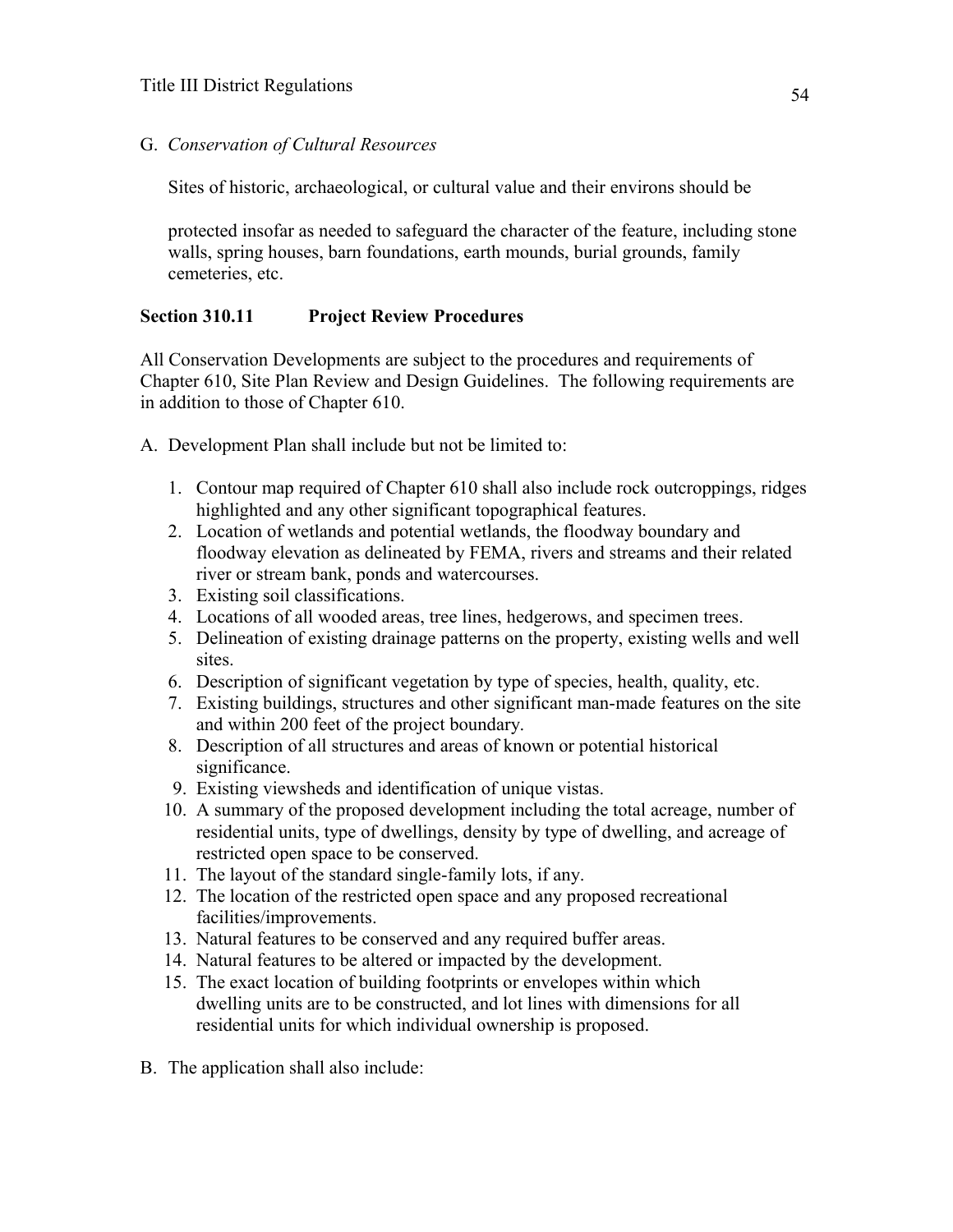- 1. The method and structure to perpetually preserve the required restricted open space which indicates:
	- a. The structure of the Association, membership requirements, financial responsibilities; The Declaration, Articles of Incorporation and either By-Laws (for a Condominium Association) or Code of Regulations (for a Homeowners' Association) and any other final covenants and restrictions and maintenance agreements to be imposed on all the uses of land and pertaining to the ownership, use, and maintenance of all common areas, including restricted open space.
	- b. The relationship of the entity to public agencies having responsibilities related to the project.
- 2. Any conditions imposed by other regulatory agencies.
- 3. A description of the project phasing, including phased construction of open space improvements.
- 4. The extent of environmental conservation and change and the exact location of all no cut/no disturb zones*.*

# **CHAPTER 320 VILLAGE CENTER DISTRICT**

# **Section 320.01 Purpose**

The Village Center (V-C) District is established:

- A. To encourage the development of a compact, mixed-use Village center that serves as the activity center for the community;
- B. To enable infill development and the adaptive reuse of buildings to occur in the Village's historic center in a manner that will be integrated and compatible with existing buildings;
- C. To encourage the preservation and rehabilitation of existing buildings and structures, including the preservation of significant architectural features;
- D. To encourage development that extends the existing close-knit pattern of smaller lots, the variety of lot sizes and the mix of residential, local business, retail, office and community uses; and
- E. To allow mixed-use structures, including but not limited to, those with commercial/retail uses on the ground floor and apartment dwellings or offices on the upper floors.

# **Section 320.02 Use Regulations**

A. A use listed in Schedule 320.02 shall be permitted by right as a permitted use in a District when denoted by the letter "P", subject to all of the applicable development standards and requirements.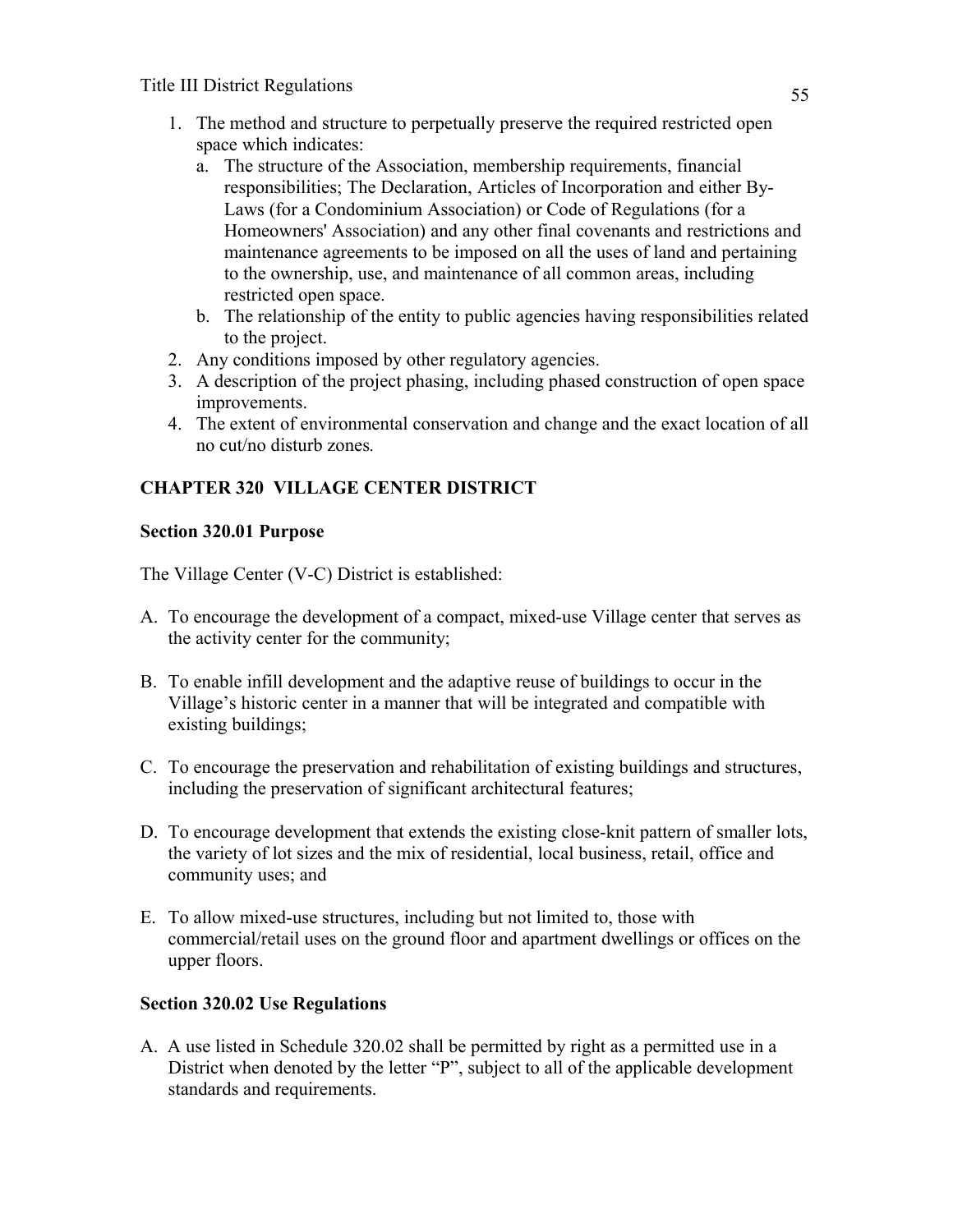- B. A use listed in Schedule 320.02 shall be permitted as a conditional use in a District when denoted by the letter "C", subject to all of the applicable development standards and requirements contained in Chapter 350 Conditional Use Regulations, and Chapter 620, Conditional Zoning Permit Procedures.
- C. A use listed in Schedule 320.02 shall be permitted as an accessory use in a District when denoted by the letter "P", subject to all of the applicable development standards and requirements contained in Chapter 410, Accessory Uses and Structures.

|                                                                    | V-C Village            |
|--------------------------------------------------------------------|------------------------|
|                                                                    | <b>Center District</b> |
| A. Residential Uses                                                |                        |
| 1. Single-family dwelling                                          | $\mathbf{P}$           |
| 2. Two-family dwelling                                             | $\mathbf{P}$           |
| 3. Multi-family dwelling                                           | $\mathbf{P}$           |
| 4. Family child day care homes, Type B                             | ${\bf P}$              |
| 5. Group Residential Facility, Class I<br>Type B                   | $\overline{P}$         |
| 6. Group Residential Facility, Class I,<br>Type A                  | $\overline{C}$         |
| 7. Dwelling units above the first floor                            | P                      |
| <b>B. Mixed-use Structures Containing</b><br><b>Permitted Uses</b> | P                      |
| C. Open Space/Recreation                                           |                        |
| 1. Cemetery                                                        |                        |
| 2. Recreation facilities, outdoor, public or<br>private            | $\frac{C}{C}$          |
| 3. Recreational facilities, indoor, public or<br>private           | $\overline{C}$         |
| D. Offices                                                         |                        |
| 1. Professional, administrative, executive,<br>and business        | $\mathbf{P}$           |
| 2. Medical offices and clinics                                     | $\mathbf P$            |
| 3. Veterinary offices and clinics                                  | $\overline{C}$         |
| E. Retail/Services                                                 |                        |
| 1. Retail establishments                                           | $\mathbf{P}$           |
| 2. Personal service establishments                                 | $\overline{P}$         |
| 3. Bank, financial institution                                     | $\overline{P}$         |
| 4. Printing services                                               | $\mathbf P$            |
| 5. Restaurants                                                     | $\mathbf P$            |
| 6. Drive-through facilities in association<br>with a principal use | $\overline{C}$         |
| 7. Studios for dance, art, photography, etc.                       | $\mathbf{P}$           |

*Schedule 320.02 Permitted Uses*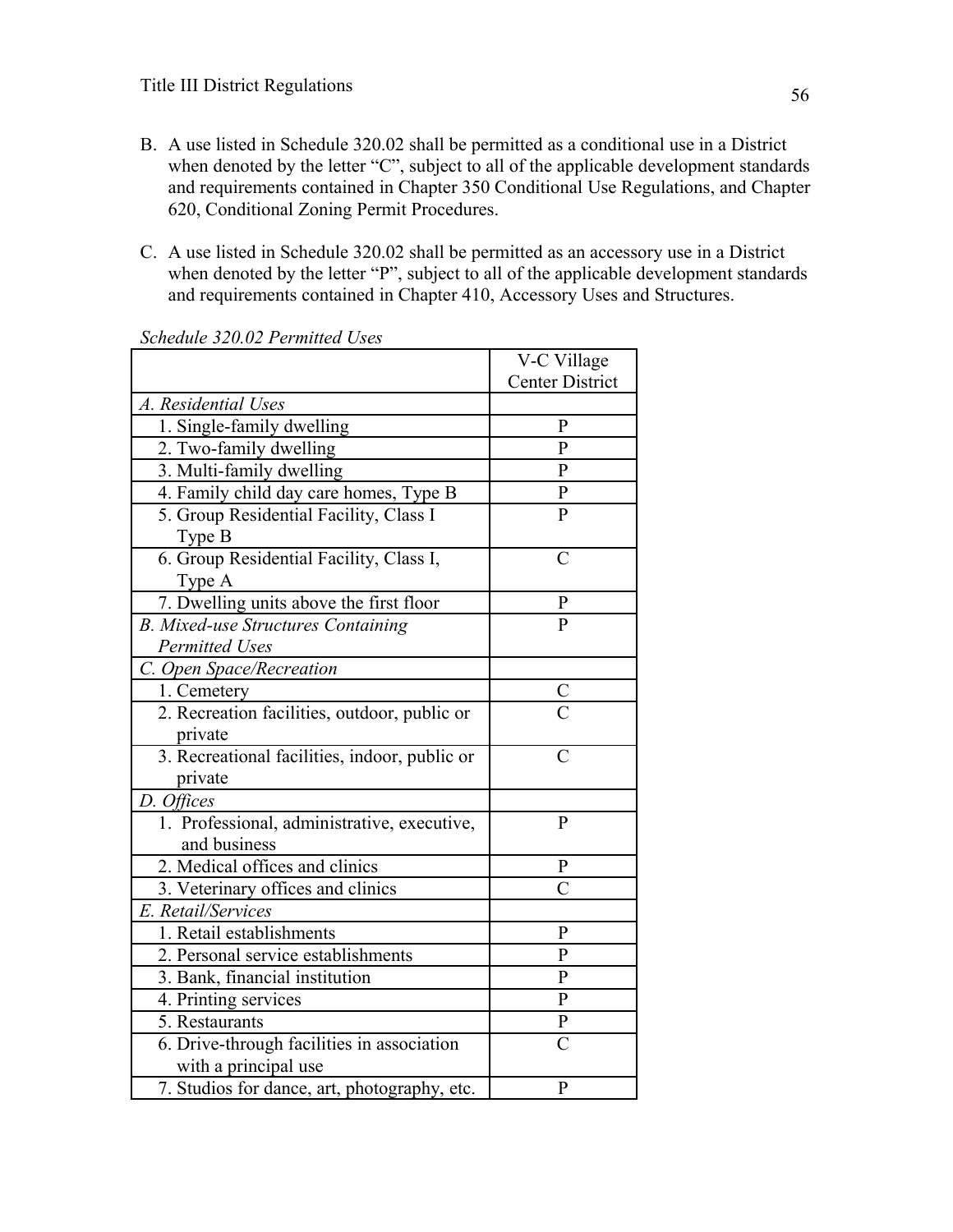| 8. Funeral homes                            | Ċ                                 |
|---------------------------------------------|-----------------------------------|
| F. Lodging Establishments                   |                                   |
| 1. Bed & Breakfast                          | $\mathbf{P}$                      |
|                                             | V-C Village                       |
|                                             | Center District                   |
| G. Automotive Uses                          |                                   |
| 1. Gasoline stations                        | C                                 |
| H. General Commercial                       |                                   |
| 1. Carpentery, cabinet or upholstery shops  | P                                 |
| I. Community Facilities                     |                                   |
| 1. Government offices/facilities            | C                                 |
| 2. Places of worship                        | $\overline{P}$                    |
| 3. Schools, public or private               | $\overline{\mathrm{P}}$           |
| 4. Child day care center                    |                                   |
| 5. Adult day care center                    | $rac{\overline{C}}{\overline{C}}$ |
| 6. Assembly hall, meeting facility          |                                   |
| 7. Public Utilities (including substations, | $\overline{C}$                    |
| transmission facilities and related         |                                   |
| facilities)                                 |                                   |
| 8. Cultural facilities                      | $\mathcal C$                      |
| 9. Telecommunication towers                 | $\overline{\mathrm{C}}$           |
| 10. Assisted living, nursing home           | $\overline{\overline{C}}$         |
| J. Accessory Uses                           |                                   |
| 1. Garages and off-street parking areas     | $\mathbf{P}$                      |
| 2. Signs                                    | $\overline{P}$                    |
| 3. Home occupations                         | $\mathbf P$                       |
| 4. Swimming pools                           | $\overline{P}$                    |
| 5. Fences, walls                            | $\mathbf{P}$                      |
| 6. Incidental accessory uses and buildings  | $\overline{P}$                    |
| 7. Boarders/roomers, up to 2                | $\overline{P}$                    |

### **Section 320.03 Lot and Yard Requirements**

The lot requirements for uses in the Village Center District are specified in Schedule 320.03 below. Every building shall be set back on a lot so as to create and maintain the following yards as set forth in Schedule 320.03.

- A. *Front Yard Requirements:* Where there are buildings on the lots within 200 feet and on the same side of the street of the lot for which a zoning certificate has been requested, the minimum required front yard shall not be less than the average front yard depth of such existing structures. However, the required front yard shall not be less than 10 feet, measured from the street right-of-way line, except for those buildings to be located on Main Street.
- B. *Side and Rear Yards*: Separate buildings on separate parcels may be placed side-by-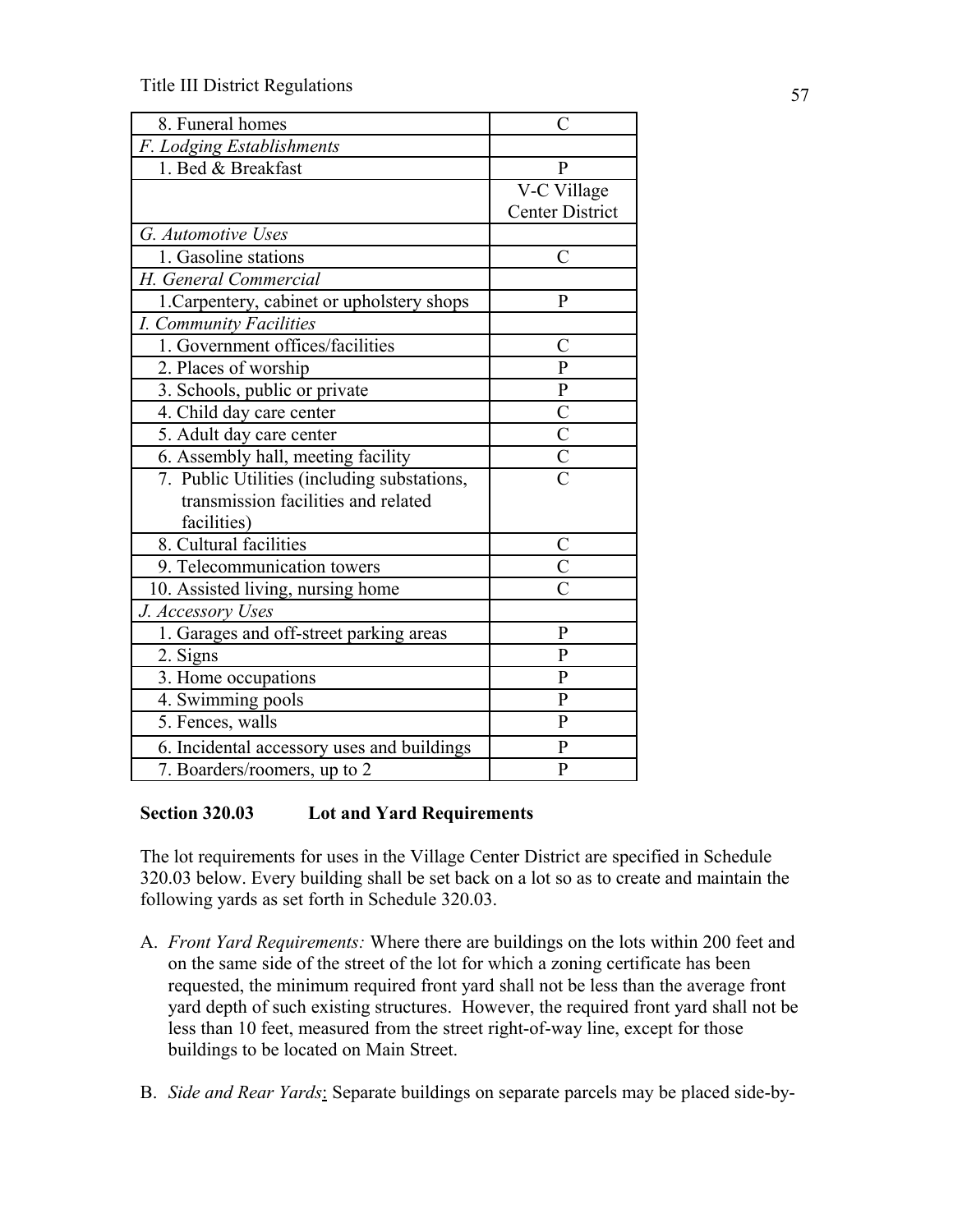side, *(Zero lot line)* as part of a joint development when approved by the Planning Commission.

|                                               | V-C Village Center       |
|-----------------------------------------------|--------------------------|
|                                               | <b>District</b>          |
| 1. Lot Area                                   | <b>None</b>              |
| 2. Lot Width                                  | 50 ft.                   |
| 3. Lot Frontage                               | 50 ft.                   |
| 4. Front Yard                                 | 10 ft. or average None   |
| a) For buildings on Main St.                  |                          |
| 5. Side Yard                                  | One side $= 8$ ft. Total |
|                                               | both sides $= 20$ ft.    |
|                                               |                          |
| a) For non-residential uses, where            | 20 ft.                   |
| adjacent to a residential district or use     |                          |
| b) For commercial uses adjacent to other      | None or $5$ ft. $(1)$    |
| commercial uses.                              |                          |
| 6. Rear Yard                                  | $20$ ft.                 |
| a) For non-residential uses, where adjacent   | 30 ft.                   |
| to a residential district or use              |                          |
| 7. Landscape buffer in yards abutting         | 5 ft.                    |
| residential district or use, plus 6 ft. fence |                          |
| Notes: $ft = feet$                            |                          |

*Schedule 320.03 Minimum Lot and Yard Requirements*

(1) A minimum of zero feet if attached to an adjacent building or a minimum of five feet if not attached to an adjacent building.

### **Section 320.04 Location of Accessory Uses and Structures in Required Yards**

Accessory uses permitted in the Village Center District shall conform to the regulations of this Chapter and Chapter 410, Accessory Uses and Structures.

## **Section 320.05 Off-Street Parking and Loading**

Off-street parking and loading areas shall conform to the regulations of Chapter 440, Off-Street Parking and Loading.

### **Section 320.06 Signs**

Signs shall be in compliance with the regulations specified in Chapter 450, Signs.

### **Section 320.07 Landscaping and Screening**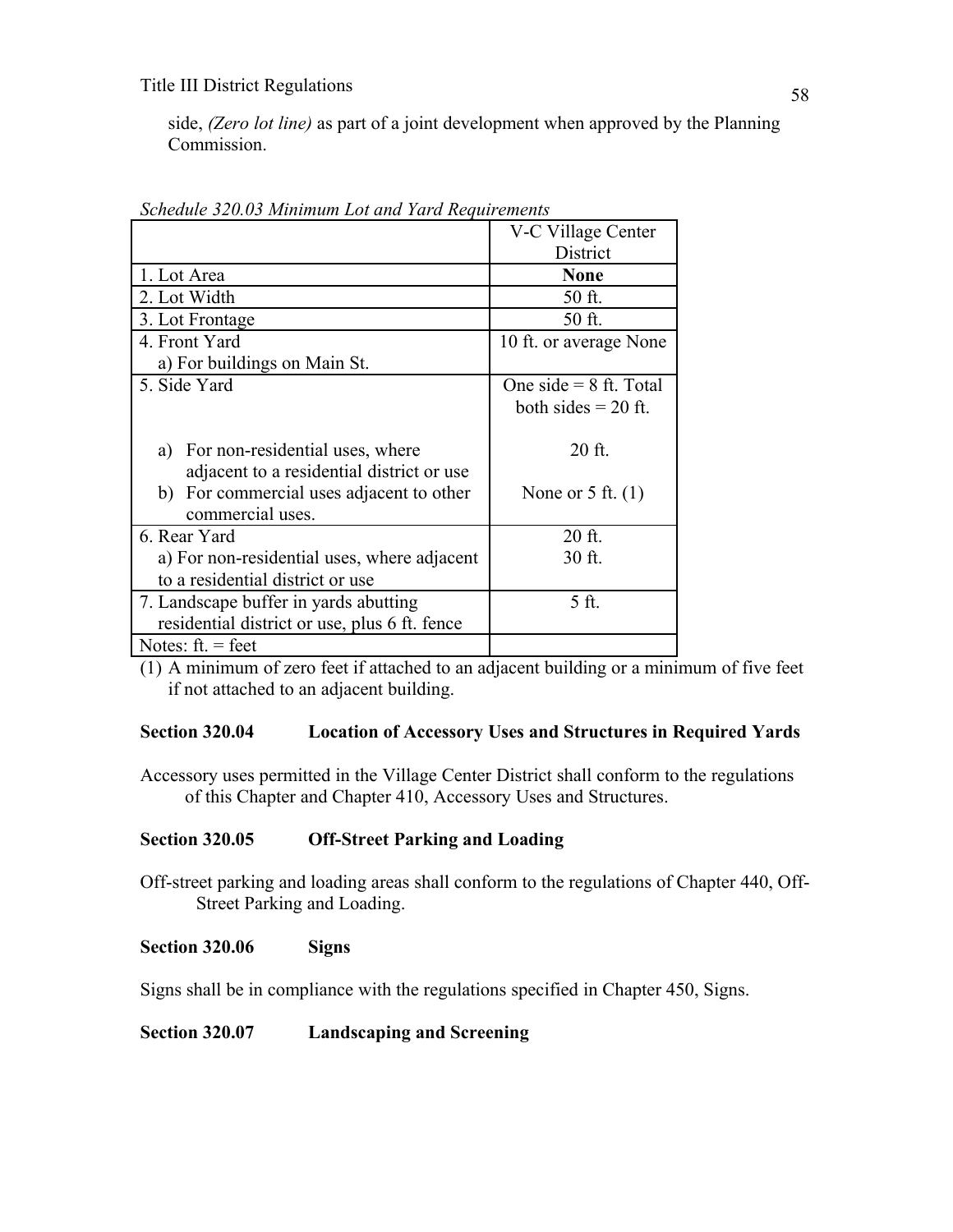Visual screening and landscape buffers shall be provided by the applicant for nonresidential lots in compliance with the regulations specified in Chapter 460, Landscaping and Screening.

## **Section 320.08 Supplementary Regulations**

## *Access Limits*

- 1. Only one (1) access driveway will be permitted for lots having less than one (100) hundred feet of frontage. A variance from this section shall only be considered upon proof of meeting accepted traffic safety standards.
- 2. There shall be a maximum of two (2) driveway entrances/exists per developed lot.
- 3. There shall be a minimum distance of fifty (50) feet between proposed and existing driveways on public roads.
- 4. No driveway centerline shall intersect a street line less than fifty (50) feet from the intersection of any two roadways.
- A. Common parking areas and/or accessways shall be permitted and encouraged provided that:
	- 1. Access easements and maintenance agreements shall be provided where necessary.
	- 2. Liability safeguards for all property owners and lessees served by common parking areas and/or accessways shall be guaranteed to the satisfaction of the Village Solicitor.

## C*. Lighting*

All lighting shall be so arranged so as to direct light away from adjacent properties and streets and shall not be of excessive brightness or cause a glare which would create hazards for motorists or reasonably objectionable to adjacent property owners.

## D. *Building Size Ratio:*

The maximum size of any building shall be 6,000 square feet of gross floor area per 20,000 square feet of lot area. No individual structure shall exceed 20,000 square feet in gross floor area.

## *E. Maximum Residential Density*

The overall density may be increased from a maximum of 12 dwelling units/acre to up to 18 dwelling units/acre for multifamily dwellings, utilizing 2-3 story buildings with approval by council. Planning Commission shall provide a recommendation to council after reviewing the site plan and capacity of the site as well as the village infrastructure to accommodate the increased density.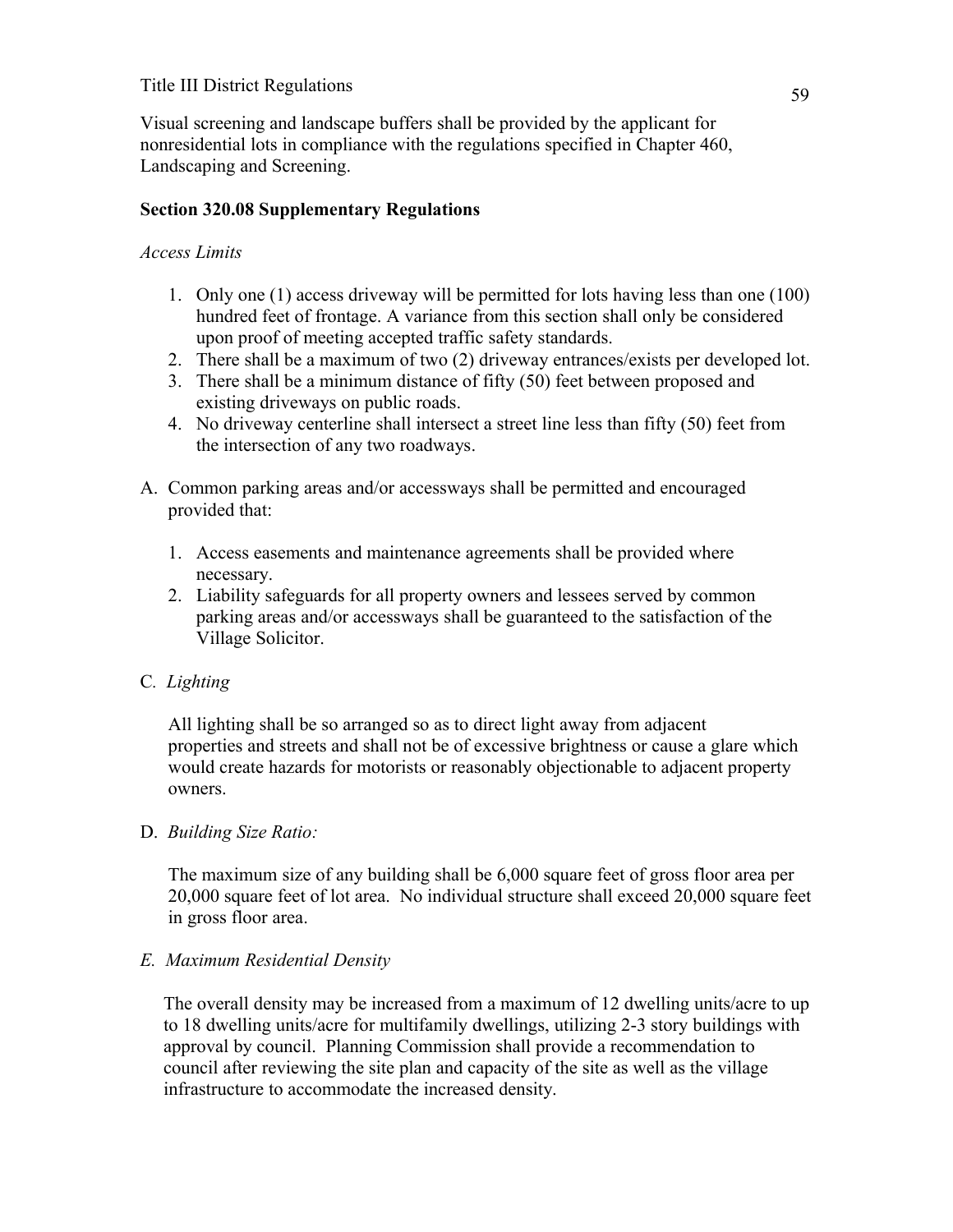## **Section 320.09 Site Plan Review and Design Standards**

Site Plan Review is required pursuant to Chapter 610 Site Plan Review and Design Guidelines. Additionally, the following requirements shall be observed:

*A. Street Orientation*

 All principal uses in the Village Center District shall be oriented with their primary entrance facing the street on which they are located.

B. *Other Specific Design Standards*

 In order to achieve a pedestrian scale, the following building design elements shall be applied to that portion of a building facing onto a public street, parking lot, or sidewalk:

- 1. Along the length of a wall, at least sixty (60%) percent of the wall must be display-type windows. The bottom edge of such window shall not be higher than three (3) feet above grade.
- 2. Architectural features that will establish a pedestrian scale and rhythm must interrupt blank walls or facades greater than twenty (20) feet in length. Such features include, but are not limited to, windows, piers, columns, bays and stepping or undulation of the building.

## **CHAPTER 330 COMMERCIAL DISTRICT REGULATIONS**

### **Section 330.01 Purpose**

The Commercial (C-1) District is established to provide a general commercial district for commercial services and activities in locations that are adequately served by major streets and other facilities. The district is established to encourage the grouping of general commercial establishments and to permit limited outdoor activities in areas that are adequately screened from view.

## **Section 330.02 Use Regulations**

- C. A use listed in Schedule 330.02 shall be permitted by right as a permitted use in a District when denoted by the letter "P", subject to all of the applicable development standards and requirements.
- D. A use listed in Schedule 330.02 shall be permitted as a conditional use in a District when denoted by the letter "C", subject to all of the applicable development standards and requirements contained in Chapters 350 and 620.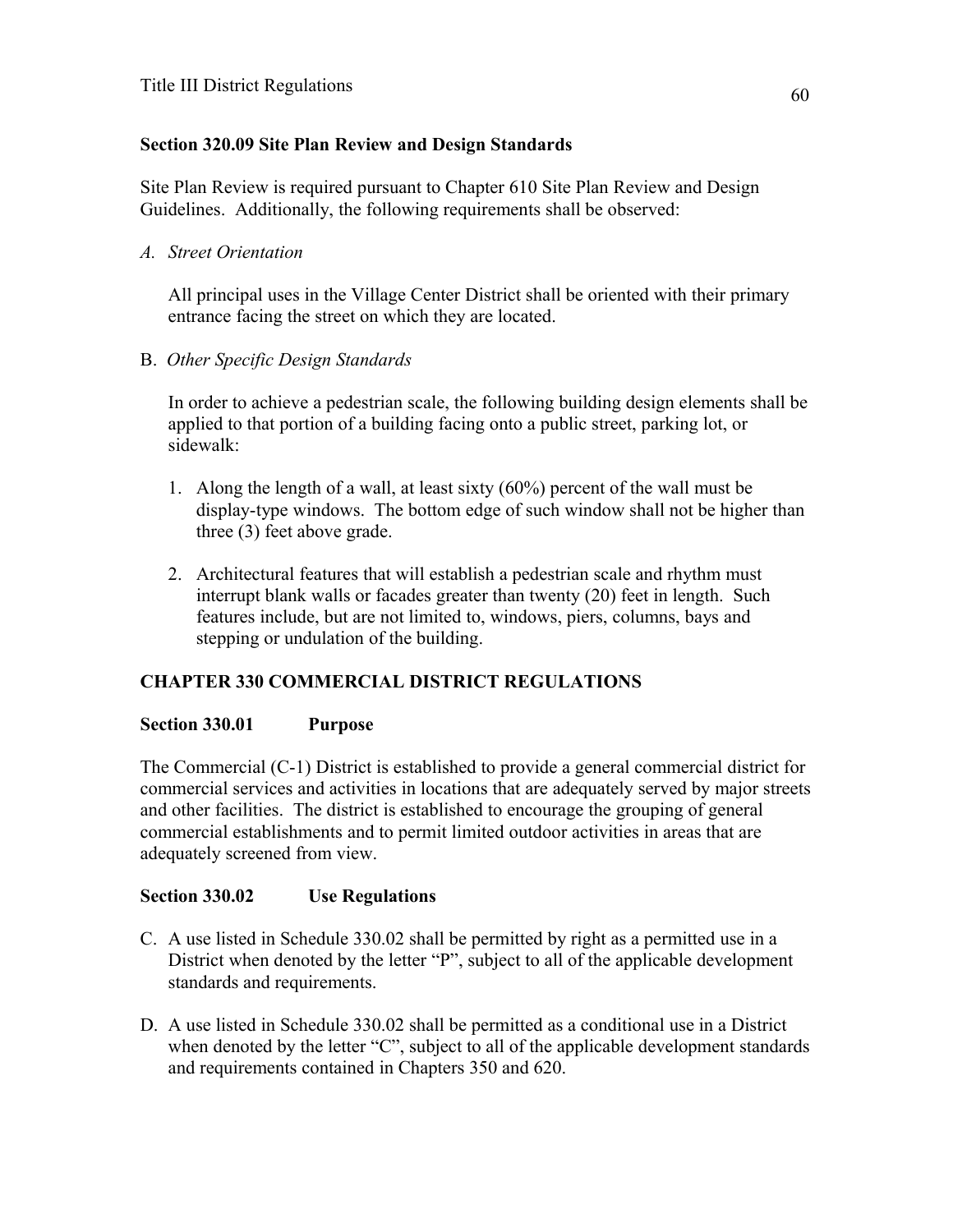E. A use listed in Schedule 330.02 shall be permitted as an accessory use in a District when denoted by the letter "P", subject to all of the applicable development standards and requirements contained in Chapter 410, Accessory Use Regulations.

|                                               | C-1 Commercial     |
|-----------------------------------------------|--------------------|
|                                               | District           |
| A. Open Space/Recreation                      |                    |
| 1. Recreation facilities, outdoor, public or  | $\overline{C}$     |
| private                                       |                    |
| 2. Recreational facilities, indoor, public or | $\overline{C}$     |
| private                                       |                    |
| <b>B.</b> Offices                             |                    |
| 1. Professional, administrative, executive,   | P                  |
| and business                                  |                    |
| 2. Medical offices and clinics                | P                  |
| 3. Veterinary offices and clinics             | $\overline{\rm C}$ |
| C. Retail/Services                            |                    |
| 1. Retail establishments                      | $\mathbf{P}$       |
| 2. Personal service establishments            | $\mathbf P$        |
| 3. Bank, financial institution                | $\overline{P}$     |
| 4. Printing services                          | $\frac{P}{P}$      |
| 5. Restaurants                                |                    |
| 6. Drive-through facilities in association    | $\overline{C}$     |
| with a principal use                          |                    |
| 7. Studios for dance, art, photography, etc.  | ${\bf P}$          |
| 8. Funeral homes                              | $\overline{\rm C}$ |
| D. Automotive Uses                            |                    |
| 1. Gasoline stations                          |                    |
| 2. Auto service and repair garage             | $rac{C}{C}$        |
| 3. Auto, motor vehicle sales                  |                    |
| 4. Car Washes                                 |                    |
| E. General Commercial                         |                    |
| 1. Carpentery, cabinet or upholstery shops    |                    |
| 2. Heating, air conditioning and plumbing     | $\frac{P}{P}$      |
| shops                                         |                    |
| 3. Bldg. material, lawn and garden            | $\overline{C}$     |
| equipment sales                               |                    |
| 4. Mini/self storage                          | $\overline{C}$     |
| F. Community Facilities                       |                    |
| 1. Government offices/facilities              | $\overline{C}$     |

*Schedule 330.02 Permitted Uses*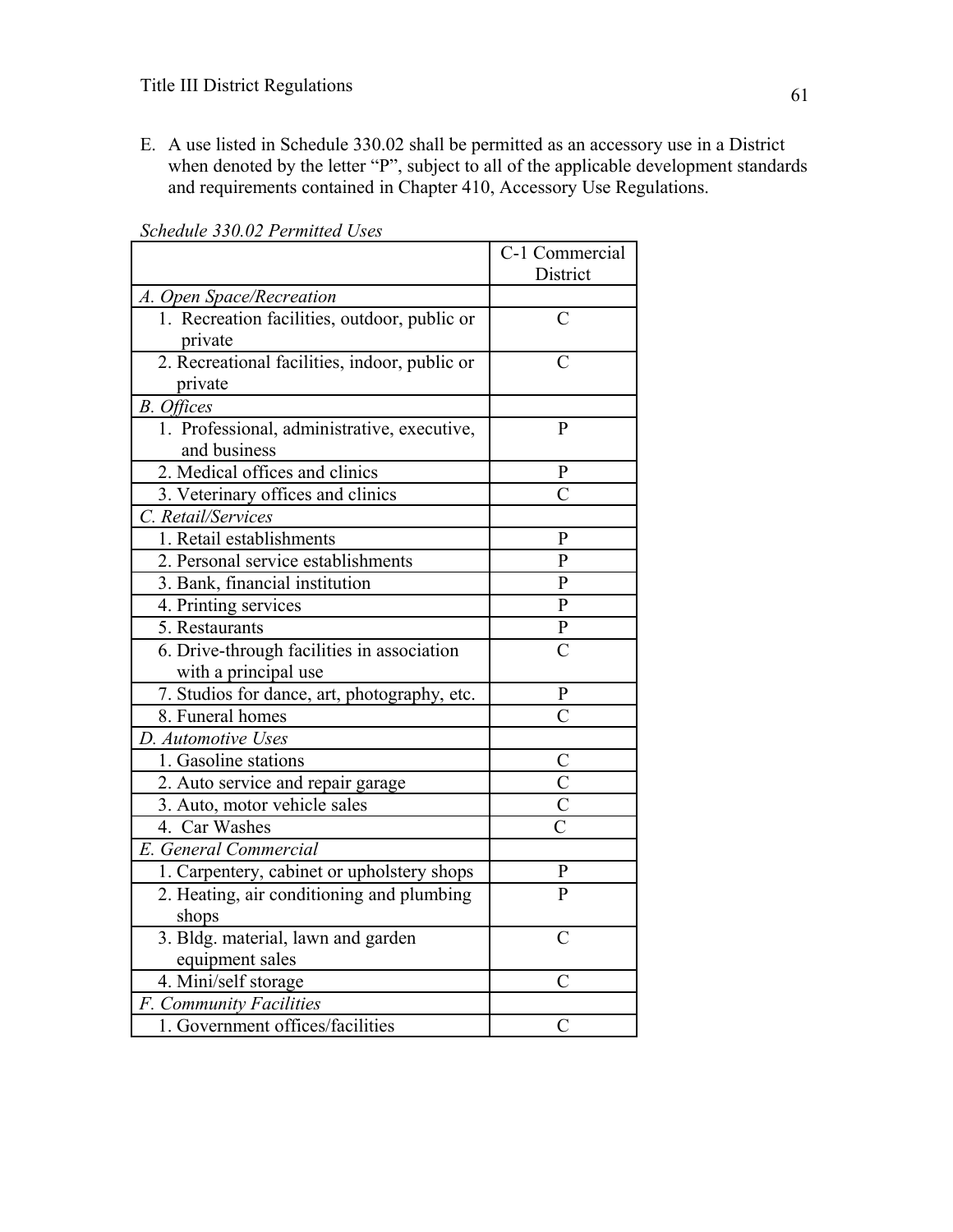|                                             | C-1 Commercial  |
|---------------------------------------------|-----------------|
|                                             | <b>District</b> |
| 2. Public Utilities (including substations, | ∩               |
| transmission facilities and related         |                 |
| facilities)                                 |                 |
| 3. Cultural facilities                      | D               |
| G. Accessory Uses                           |                 |
| 1. Garages and off-street parking areas     | р               |
| 2. Signs                                    | P               |
| 3. Fences, walls                            | P               |
| 4. Incidental accessory uses and buildings  | D               |
| 5. Outdoor Display                          | D               |
| 6. Outdoor Storage                          | D               |

 $P =$  Permitted Use by Right

 $C =$ Conditional Use

# **Section 330.03 Lot and Yard Requirements**

The lot requirements for uses in the Commercial District are specified in Schedule 330.03 below. Every building shall be set back on a lot so as to create and maintain the following yards as set forth in Schedule 330.03.

A. *Side and Rear Yards*: Separate buildings on separate parcels may be placed side-byside (zero lot line) as part of a joint development when approved by the Planning Commission.

|                                             | C-1 Commercial |
|---------------------------------------------|----------------|
|                                             | District       |
| 1. Lot Area                                 | $15,000$ s.f.  |
| 2. Lot Width                                | 80 ft.         |
| 3. Lot Frontage                             | 60 ft.         |
| 4. Front Yard                               | 35 ft.         |
| 5. Side Yard                                | 15 ft.         |
| a) For non-residential uses, where adjacent | 20 ft.         |
| to a residential district                   |                |
| 6. Rear Yard                                | 20 ft.         |
| a) For non-residential uses, where adjacent | 40 ft.         |
| to a residential district                   |                |
| 7. Landscape buffer in yards abutting       | 10 ft.         |
| residential district, plus 6 ft. fence      |                |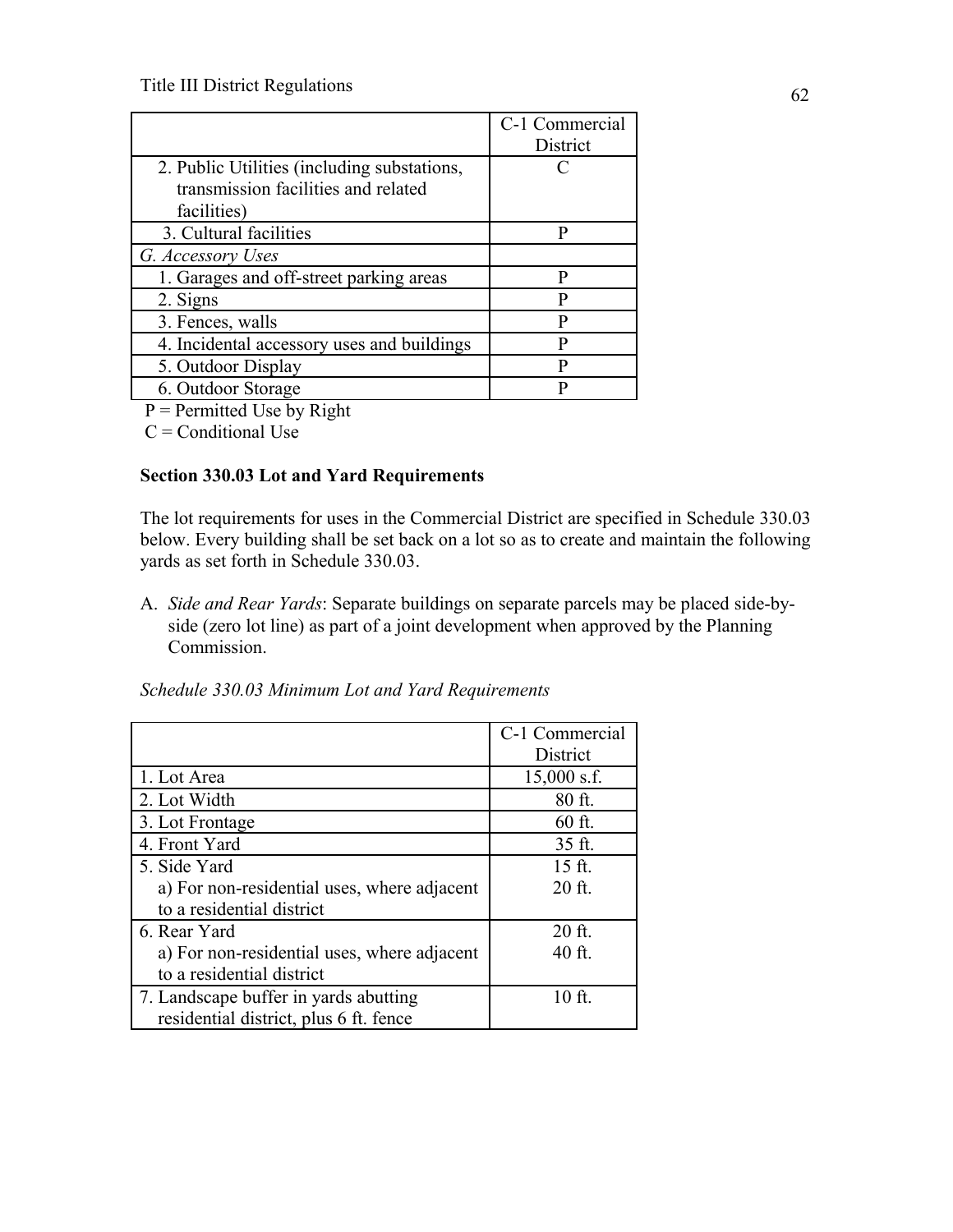## **Section 330.04 Location of Accessory Uses and Structures in Required Yards**

Accessory uses permitted in the Commercial District shall conform to the regulations of this Section and Chapter 410, Accessory Use Regulations.

### **Section 330.05 Off-Street Parking and Loading**

Off-street parking and loading areas shall conform to the regulations of Chapter 440, Off-Street Parking and Loading.

### **Section 330.06 Signs**

Signs shall be in compliance with the regulations specified in Chapter 450, Signs.

### **Section 330.07 Landscaping and Screening**

Visual screening and landscape buffers shall be provided for nonresidential lots in compliance with the regulations specified in Chapter 460, Landscaping and Screening.

### **Section 330.08 Supplementary Regulations**

- A*. Access Limits*
	- 1. Only one (1) access driveway will be permitted for lots having less than one (100) hundred feet of frontage. A variance from this section shall only be considered upon proof of meeting accepted traffic safety standards.
	- 2. There shall be a maximum of two (2) driveway entrances/exits per developed lot.
	- 3. There shall be a minimum distance of thirty (30) feet between proposed and existing driveways on public roads.
	- 4. No driveway centerline shall intersect a street line less than fifty (50) feet from the intersection of any two roadways.
- B. Common parking areas and/or accessways shall be permitted and encouraged provided that:
	- 1. Access easements and maintenance agreements shall be provided where necessary.
	- 2. Liability safeguards for all property owners and lessees served by common parking areas and/or accessways shall be guaranteed to the satisfaction of the Village Solicitor.

## *C. Lighting*

All lighting shall be so arranged so as to direct light away from adjacent properties and streets and shall not be of excessive brightness or cause a glare hazardous to motorists or reasonably objectionable to adjacent property owners.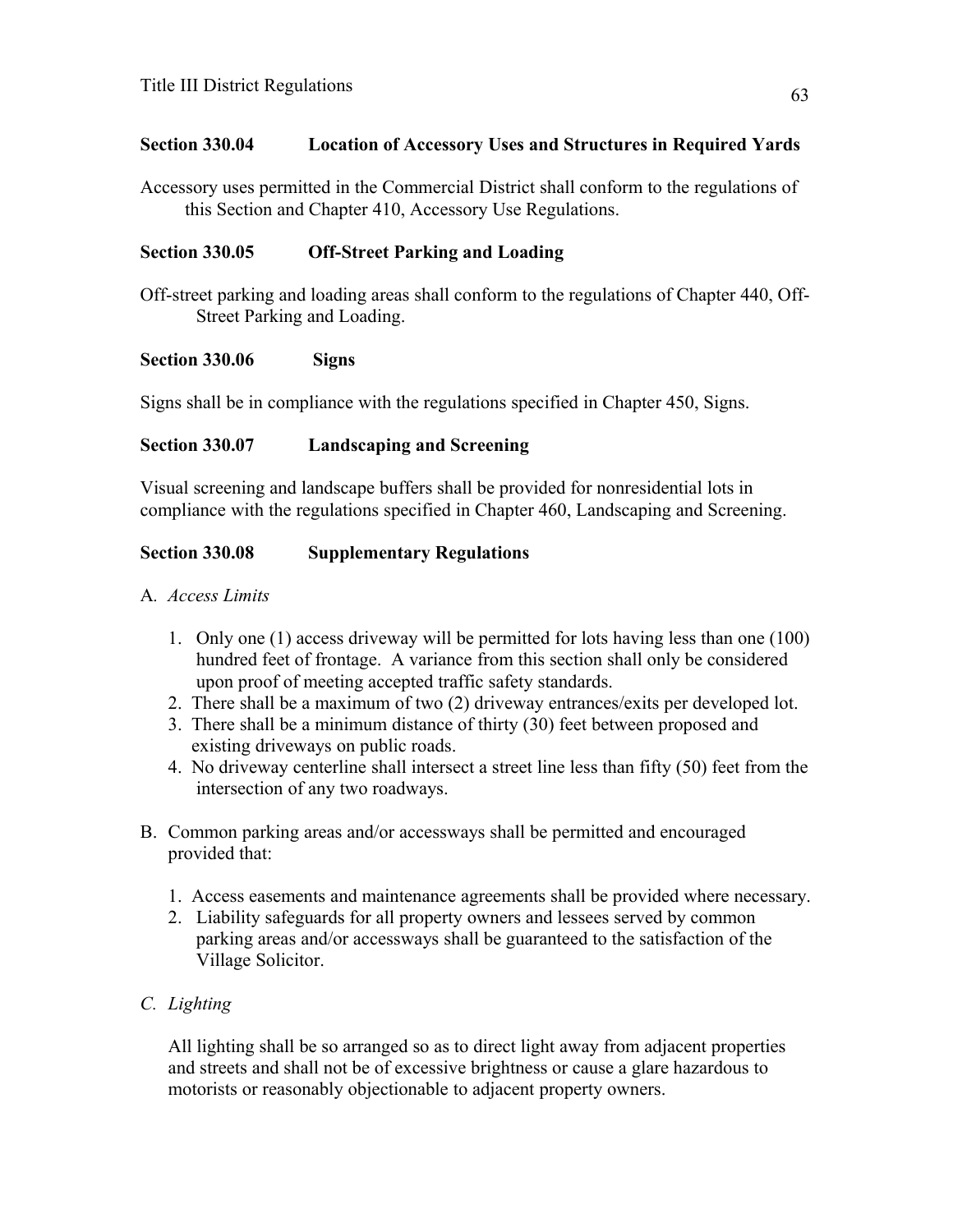### *D. Building Size/Ratio*

The maximum building size shall be 6,000 square feet of gross floor area per 20,000 square feet of lot area. No individual structure shall exceed 20,000 square feet in gross floor area.

## **Section 330.09 Site Plan Review**

Pursuant to Chapter 610, Site Plan Review and Design Guidelines.

# **CHAPTER 340 LIGHT INDUSTRIAL DISTRICT REGULATIONS**

## **Section 340.01 Purpose**

The Light Industrial District is established to:

- A. Provide in appropriate and convenient locations, sufficient areas for industrial and manufacturing activities and the distribution of goods;
- B. Provide for and accommodate light industrial uses such as manufacturing, office, wholesale and distribution establishments that operate entirely within completely enclosed structures and that normally generate only limited outdoor storage of goods and supplies in association with the principal activity.
- C. Provide for establishments that utilize processes in which dust, smoke, fumes, glares, odors or other objectionable elements can be controlled, but which do not involve any dangerous or hazardous processes.

## **Section 340.02 Use Regulations**

- A. A use listed in Schedule 340.02 shall be permitted by right as a permitted use in a District when denoted by the letter "P", subject to all of the applicable development standards and requirements.
- B. A use listed in Schedule 340.02 shall be permitted as a conditional use in a District when denoted by the letter "C", subject to all of the applicable development standards and requirements contained in Chapters 350 and 620.
- C. A use listed in Schedule 340.02 shall be permitted as an accessory use in a District when denoted by the letter "P", subject to all of the applicable development standards and requirements contained in Chapter 410, Accessory Uses and Structures.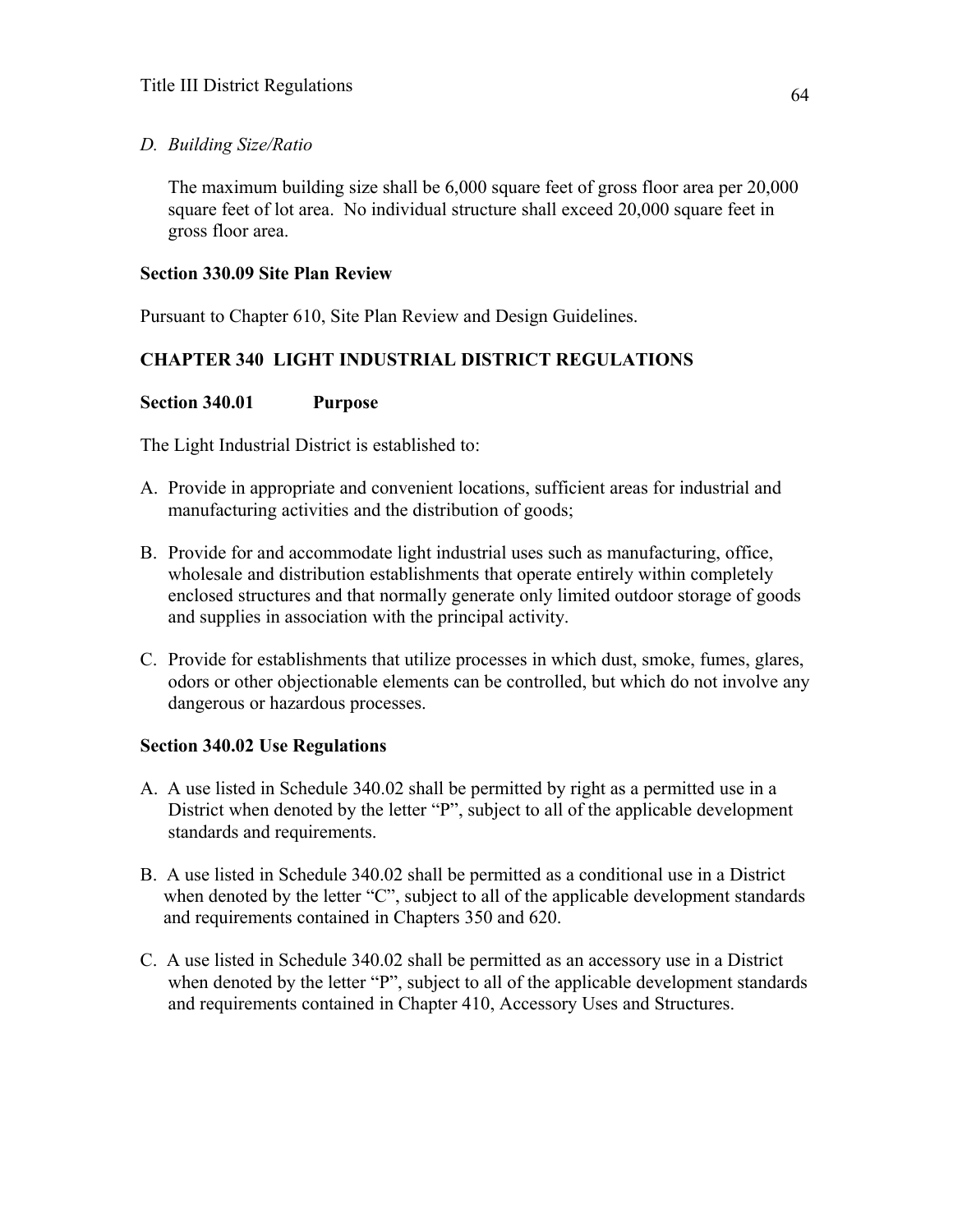|                                                  | I - Light Industrial |
|--------------------------------------------------|----------------------|
|                                                  | District             |
| A. Offices                                       |                      |
| 1. Professional, administrative, executive and   | $\mathbf{P}$         |
| business                                         |                      |
| 2. Research facilities and laboratories          | C                    |
| 3. Medical offices and clinics                   | $\overline{P}$       |
| <b>B.</b> Storage and Distribution               |                      |
| 1. Warehousing                                   | P                    |
| 2. Wholesale establishments                      | $\mathbf{P}$         |
| 3. Printing and Publishing                       | P                    |
| C. General Commercial                            |                      |
| 1. Carpentry, cabinet or upholstery shops        | $\mathbf{P}$         |
| 2. Heating, air conditioning and plumbing        | $\mathbf{P}$         |
| shops                                            |                      |
| 3. Bldg. material, lawn and garden equipment     | $\overline{C}$       |
| sales                                            |                      |
| 4. Mini/self storage                             | $\overline{C}$       |
| 5. Recreational facilities, indoor, public or    | $\overline{C}$       |
| private                                          |                      |
| 6. Adult Entertainment Uses                      | $\overline{C}$       |
| D. Manufacturing and Processing                  |                      |
| 1. Assembly of finished goods                    | P                    |
| 2. Packaging of finished goods                   | $\mathbf{P}$         |
| 3. Manufacturing and processing of a) Bakery     | $\overline{P}$       |
| goods, candy and food products; b) Products      |                      |
| from previously prepared materials such as       |                      |
| canvas, cloth, glass, leather, plastic, precious |                      |
| or semi-precious metals or stones, wood,         |                      |
| etc.; c) Musical instruments, toys, novelties    |                      |
| and similar products; d) Household               |                      |
| appliances, electronic appliances instruments    |                      |
| and devices, small machinery, hardware and       |                      |
| similar products.                                |                      |
| 4. Dry cleaning plants                           | C                    |
| E. Community Facilities                          |                      |
| 1. Recycling center                              | C                    |
| 2. Government offices/facilities                 | $\mathcal{C}$        |
| 3. Public Utilities (including substations,      |                      |
| transmission facilities and related facilities)  |                      |
| 4. Telecommunication towers                      |                      |
|                                                  |                      |
|                                                  |                      |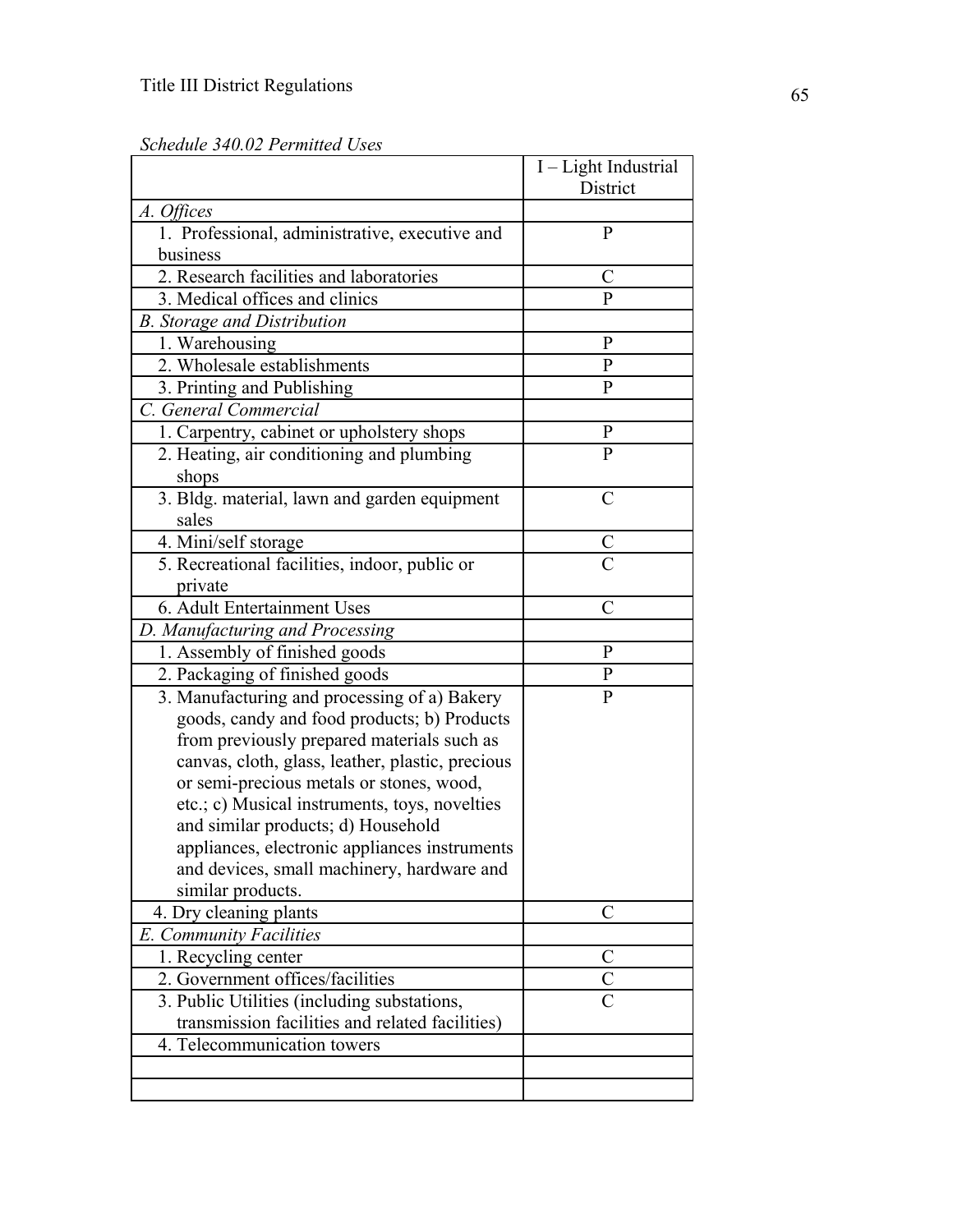|                                               | I – Light Industrial<br>District |
|-----------------------------------------------|----------------------------------|
| F. Accessory Uses                             |                                  |
| 1. Garages and off-street parking and loading |                                  |
| areas                                         |                                  |
| 2. Signs                                      |                                  |
| 3. Fences, walls                              |                                  |
| 4. Incidental accessory uses and buildings    |                                  |
| 5. Outdoor Storage                            |                                  |

 $P =$  Permitted Use by Right

 $C =$ Conditional Use

## **Section 340.021 Multiple Use/Units of Industrial Buildings and Buildings/Lot**

Industrial buildings may have more than one use and multiple units within the building and there may be more than one industrial building per lot provided the following requirements in addition to all other applicable requirements of this ordinance are met:

- A. Uses must be those listed in the schedule of 340.02.
- B. The building(s) are located on one lot.
- C. All buildings and structures comply with the Area and Yard requirements of Schedule 340.03.
- D. Any change in use of any unit must be evaluated by the Zoning Inspector to determine if revised site plan will need to be submitted and approved by Planning Commission as required by Section 610.02 of this code. Any change in use also requires a Zoning Permit as per Section 600.02 et. seq*.*

### **Section 340.03 Lot and Yard Requirements**

The lot requirements for uses in the Light Industrial District are specified in Schedule 340.03 below. Every building shall be set back on a lot so as to create and maintain the following yards as set forth in Schedule 340.03.

|                                                | I - Light Industrial  |
|------------------------------------------------|-----------------------|
|                                                | District              |
| 1. Lot Area                                    | $\frac{1}{2}$ ac.     |
| 2. Lot Width                                   | $100$ ft.             |
| 3. Lot Frontage                                | $60$ ft.              |
| 4. Front Yard                                  | 50 ft.                |
| 5. Side Yard                                   | 20 ft.                |
| where adjacent to a residential district<br>a) | 50 ft.                |
| Option<br>b)                                   | 30 ft. one side, 0ft. |
|                                                | opposite, if          |
|                                                | common wall           |
| 6. Rear Yard                                   | 25 ft.                |

*Schedule 340.03 Minimum Lot and Yard Requirements*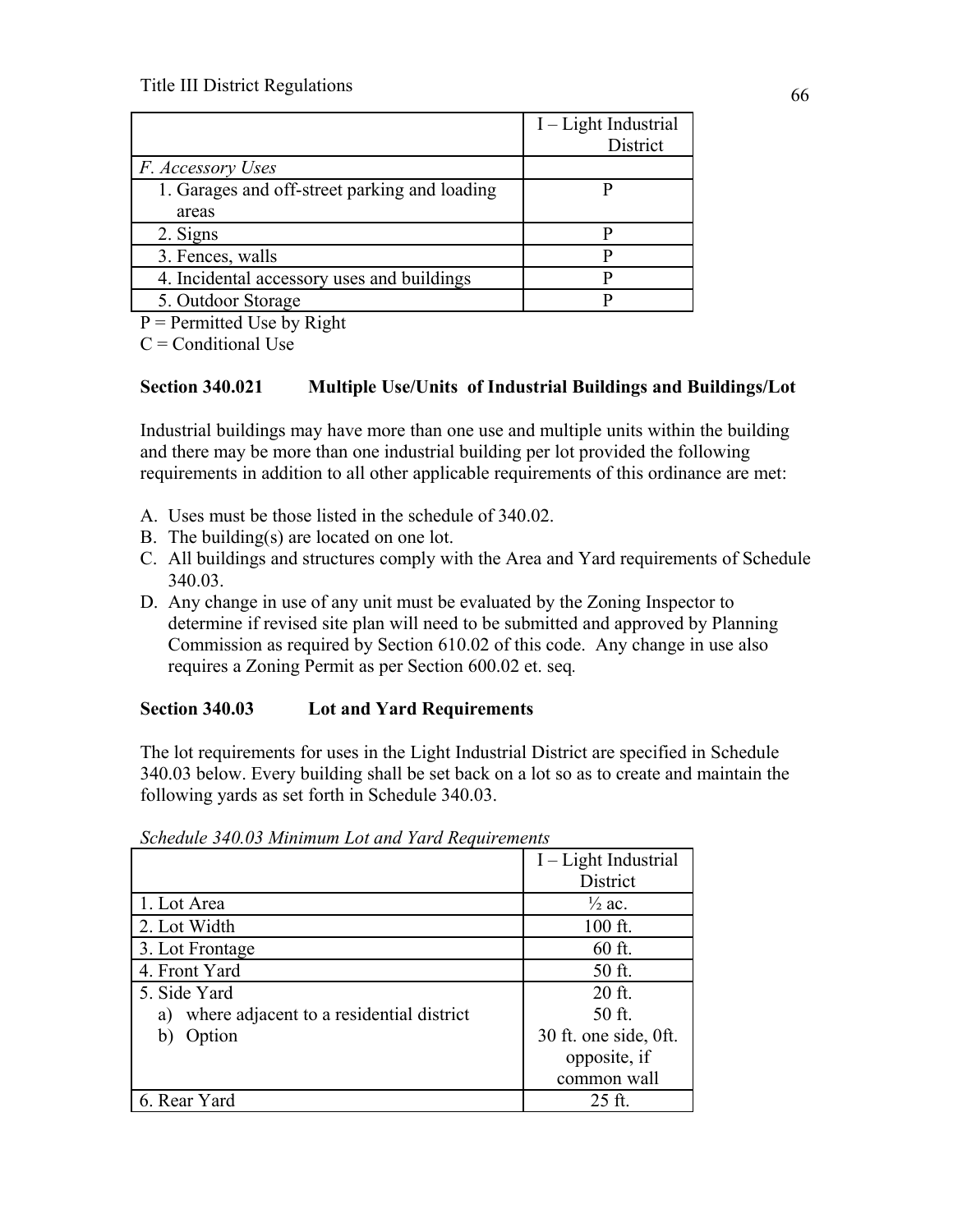| a) where adjacent to a residential district       | 50 ft.   |
|---------------------------------------------------|----------|
| 7. Landscape buffer in yards abutting residential | $15$ ft. |
| district, plus 6 ft. fence                        |          |
| 8. Maximum Lot Coverage by building and           | 80%      |
| parking areas                                     |          |
| 9. Distance Between Principal Ind. Buildings      | 40 ft    |

# **Section 340.04 Height Regulations for Principal Buildings**

- A. The height of all buildings shall not exceed forty (40) feet.
- B. Exceptions to the height regulations are set forth in Section 400.05, Regulations Applicable to All Districts.

## **Section 340.05 Location of Accessory Uses and Structures in Required Yards**

Accessory uses permitted in the Light Industrial District shall conform to the regulations of this Section and Chapter 410, Accessory Uses and Structures.

# **Section 340.06 Off-Street Parking and Loading**

Off-street parking and loading areas shall conform to the regulations of Chapter 440, Off-Street Parking and Loading.

## **Section 340.07 Signs**

Signs shall be in compliance with the regulations specified in Chapter 450, Signs.

# **Section 340.08 Landscaping and Screening**

Visual screening and landscape buffers shall be provided for nonresidential lots in compliance with the regulations specified in Chapter 460, Landscaping and Screening.

## **Section 340.09 Performance Standards**

All uses shall comply with the following performance standards.

- *A. Fire Hazards:* Storage and/or use of flammable or explosive materials shall only be permitted in structures having incombustible exterior walls or fire proof storage.
- *B. Electrical Interference*: Any interference with normal radio and television reception across lot lines is prohibited.
- *C. Noise*: No use shall emit noise which, when measured at the nearest residential district boundary, exceeds the average noise volume generated by vehicular traffic on